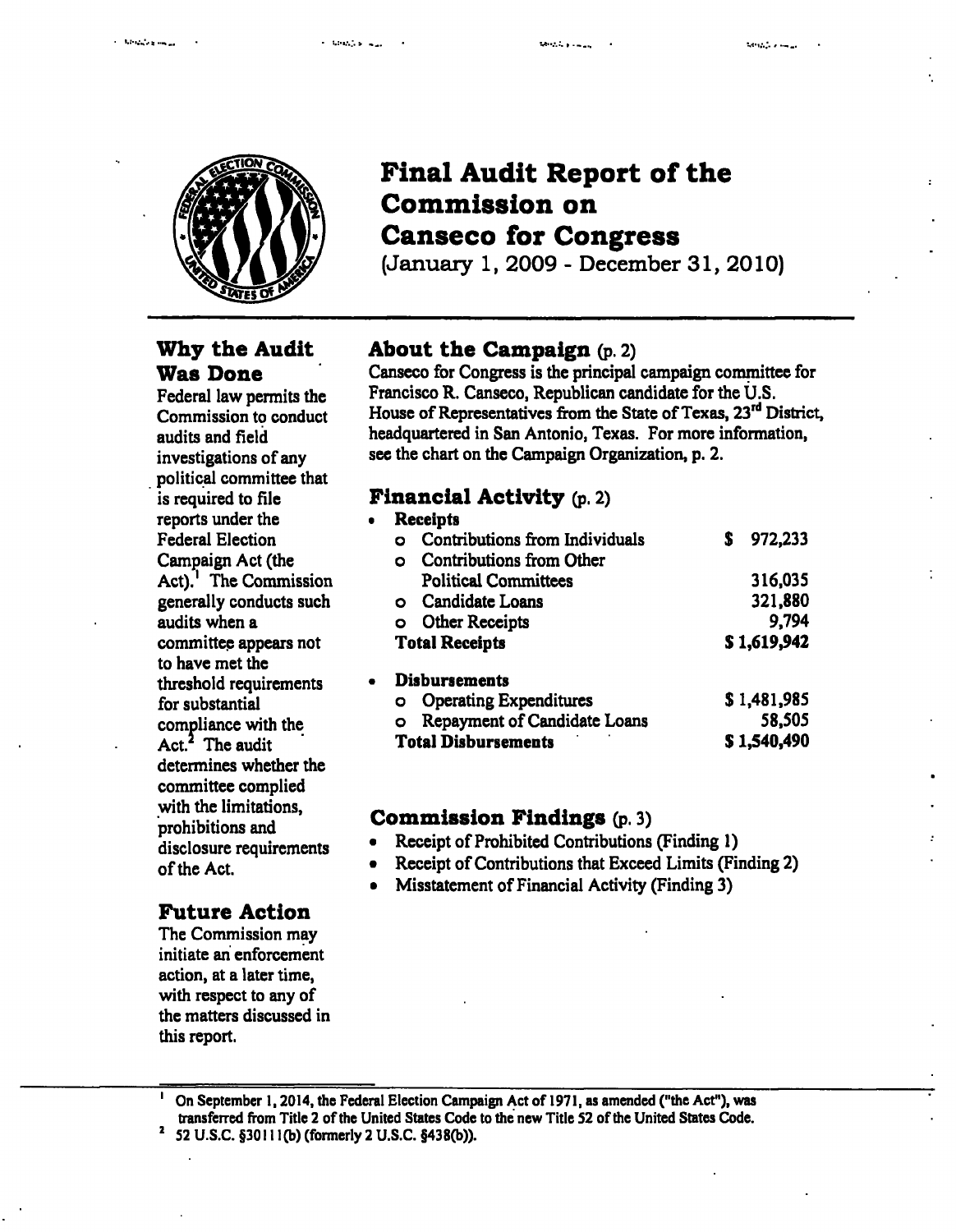# **Final Audit Report of the Commission on Canseco for Congress**

**(January 1, 2009 - December 31, 2010)** 

**MARCHARD** 

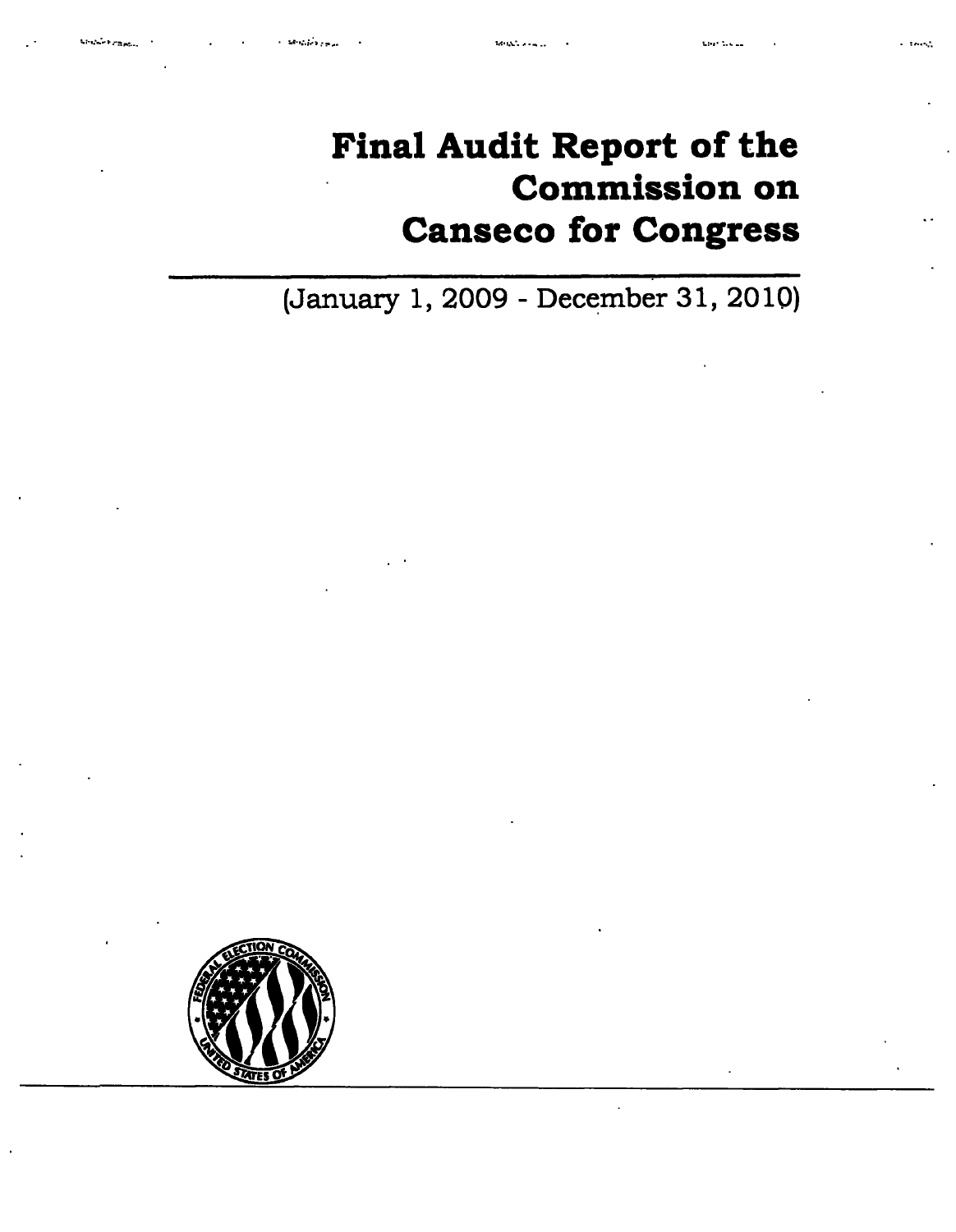# **Table of Contents**

| Part I. Background                                     |                         |  |
|--------------------------------------------------------|-------------------------|--|
| <b>Authority for Audit</b>                             |                         |  |
| Scope of Audit                                         |                         |  |
| <b>Audit Hearing</b>                                   |                         |  |
| Part II. Overview of Campaign                          |                         |  |
| Campaign Organization                                  |                         |  |
| Overview of Financial Activity                         | $\overline{\mathbf{2}}$ |  |
| Part III. Summaries                                    |                         |  |
| Commission Findings                                    | 3                       |  |
| Part IV. Commission Findings                           |                         |  |
| Finding 1. Receipt of Prohibited Contributions         | 5                       |  |
| Finding 2. Receipt of Contributions that Exceed Limits | 10                      |  |
| Finding 3. Misstatement of Financial Activity          | 15                      |  |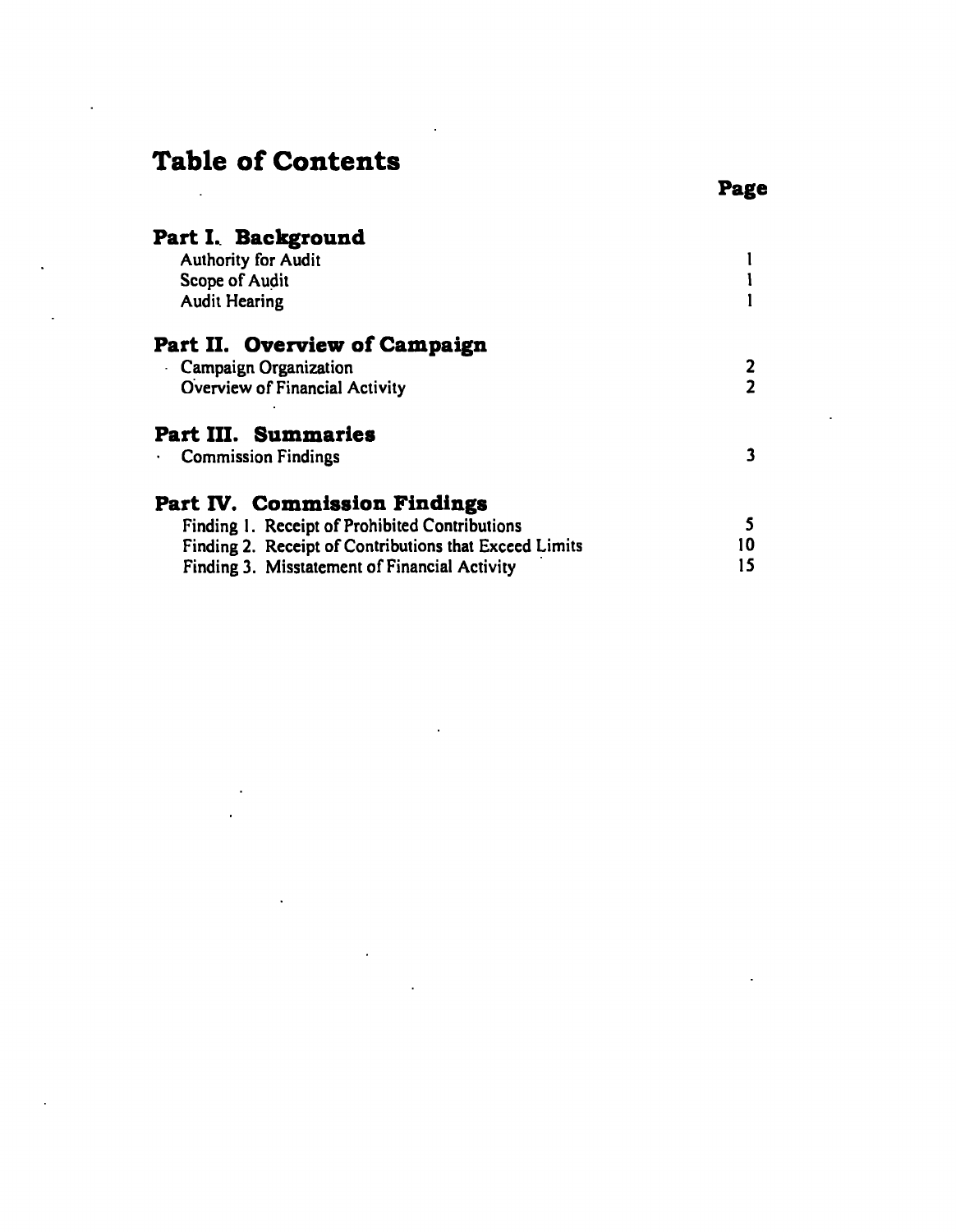# Part I **Background**

# **Authority for Audit**

This report is tased on an audit of Canseco for Congress (CFC), undertaken by the Audit Division of the Federal Election Commission (the Commission) in accordance with the Federal Election Campaign Act of 1971, as amended (the Act). The Audit Division conducted the audit pursuant to 52 U.S.C. §30111(b) (formerly 2 U.S.C. §438(b)), which permits the Commission to conduct audits and field investigations of any political committee that is required to file a report under 52 U.S.C. §30104 (formerly 2 U.S.C. §434). Prior to conducting any audit under this subsection, the Commission must perform an internal review of reports filed by selected committees to determine whether the reports filed by a particular committee meet the threshold requirements for substantial compliance with the Act. 52 U.S.C. §30111(b), (formerly 2 U.S.C. §438(b)).

# **Scope of Audit**

Following Commission-approved procedures, the Audit staff evaluated various risk factors and as a result, this audit examined:

- 1. the receipt of excessive contributions and loans;
- 2. the receipt of contributions from prohibited sources;
- 3. the disclosure of contributions received;
- 4. the disclosure of individual contributors' occupation and name of employer;
- 5. the consistency between reported figures and bank records;
- 6. the completeness of records; and
- 7. other campaign operations necessary to the review.

# **Audit Hearing**

CFC requested a hearing before the Commission. The request was granted and the hearing was held on June 12,2014. At the hearing. Counsel addressed two issues, one related to the receipt of prohibited contributions in Finding 1 and the second, outstanding amounts owed to contributors for excessive contributions identified in Finding 2.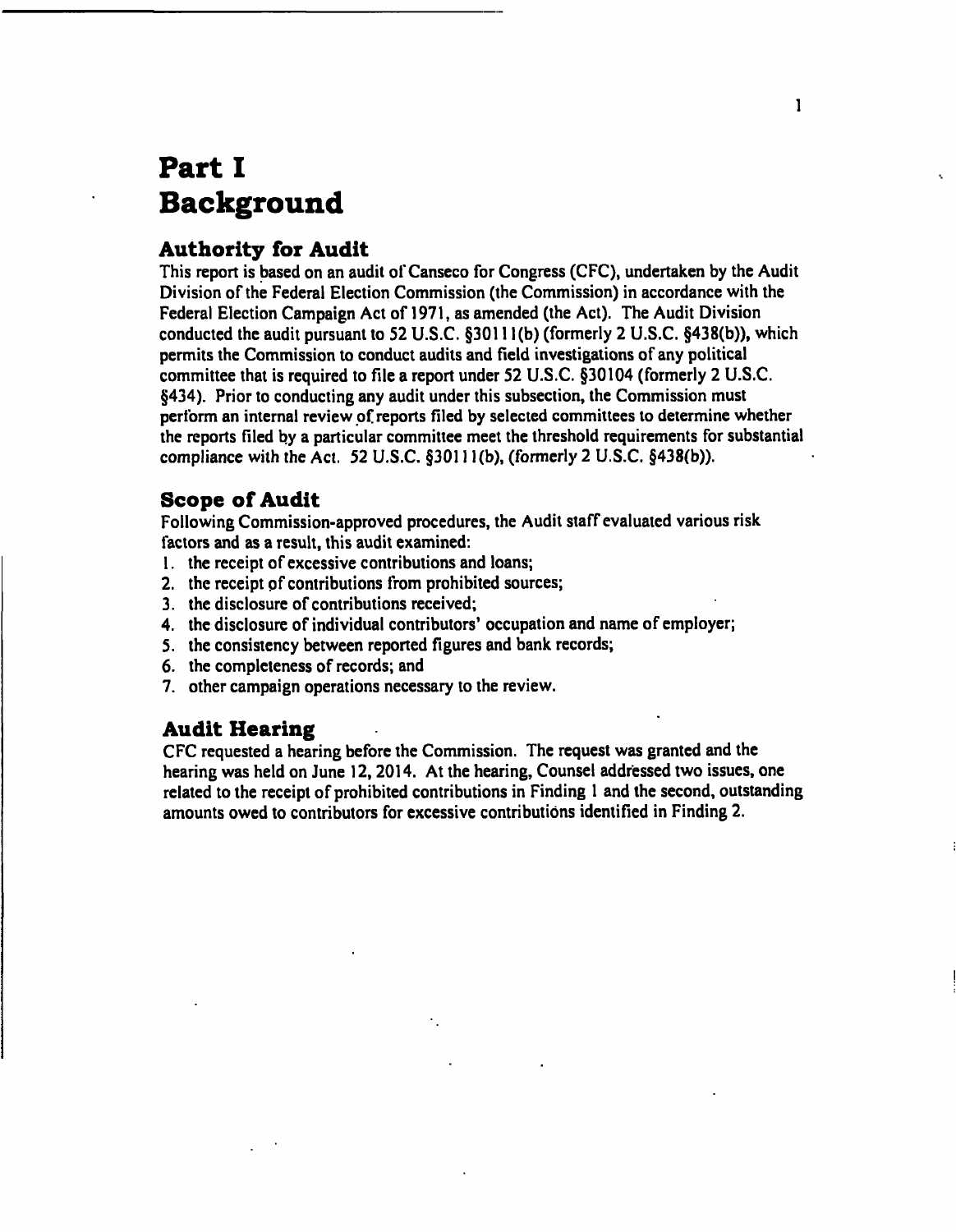# **Part II Overview of Campaign**

# **Campaign Organization**

|                     | <b>Important Dates</b>                                   |                                     |  |
|---------------------|----------------------------------------------------------|-------------------------------------|--|
|                     | Date of Registration                                     | <b>January 7, 2004</b>              |  |
|                     | <b>Audit Coverage</b>                                    | January 1, 2009 - December 31, 2010 |  |
| <b>Headquarters</b> |                                                          | San Antonio, Texas                  |  |
|                     | <b>Bank Information</b>                                  |                                     |  |
|                     | <b>Bank Depositories</b>                                 | Two                                 |  |
|                     | <b>Bank Accounts</b>                                     | Two Checking Accounts               |  |
|                     | <b>Treasurer</b>                                         |                                     |  |
|                     | • Treasurer When Audit Was Conducted                     | Randy Blair                         |  |
|                     | Treasurer During Period Covered by Audit                 | <b>Randy Blair</b>                  |  |
|                     | <b>Management Information</b>                            |                                     |  |
|                     | <b>Attended Commission Campaign Finance</b><br>Seminar   | <b>No</b>                           |  |
| $\bullet$           | Who Handled Accounting and<br><b>Recordkeeping Tasks</b> | <b>Paid Staff</b>                   |  |

# **Overview of Financial Activity (Audited Amounts)**

| Cash-on-hand @ January 1, 2009                       | S<br>0          |
|------------------------------------------------------|-----------------|
| <b>Receipts</b>                                      |                 |
| Contributions from Individuals<br>$\circ$            | 972,233         |
| <b>Contributions from Other Political</b><br>$\circ$ |                 |
| Committees                                           | 316,035         |
| <b>Candidate Loans</b><br>$\circ$                    | 321,880         |
| o Other Receipts                                     | 9,794           |
| <b>Total Receipts</b>                                | $.$ \$1,619,942 |
| Disbursements                                        |                 |
| <b>Operating Expenditures</b><br>$\circ$             | 1,481,985       |
| Repayment of Candidate Loans<br>O                    | 58,505          |
| <b>Total Disbursements</b>                           | \$1,540,490     |
| Cash-on-hand @ December 31, 2010                     | 79,452          |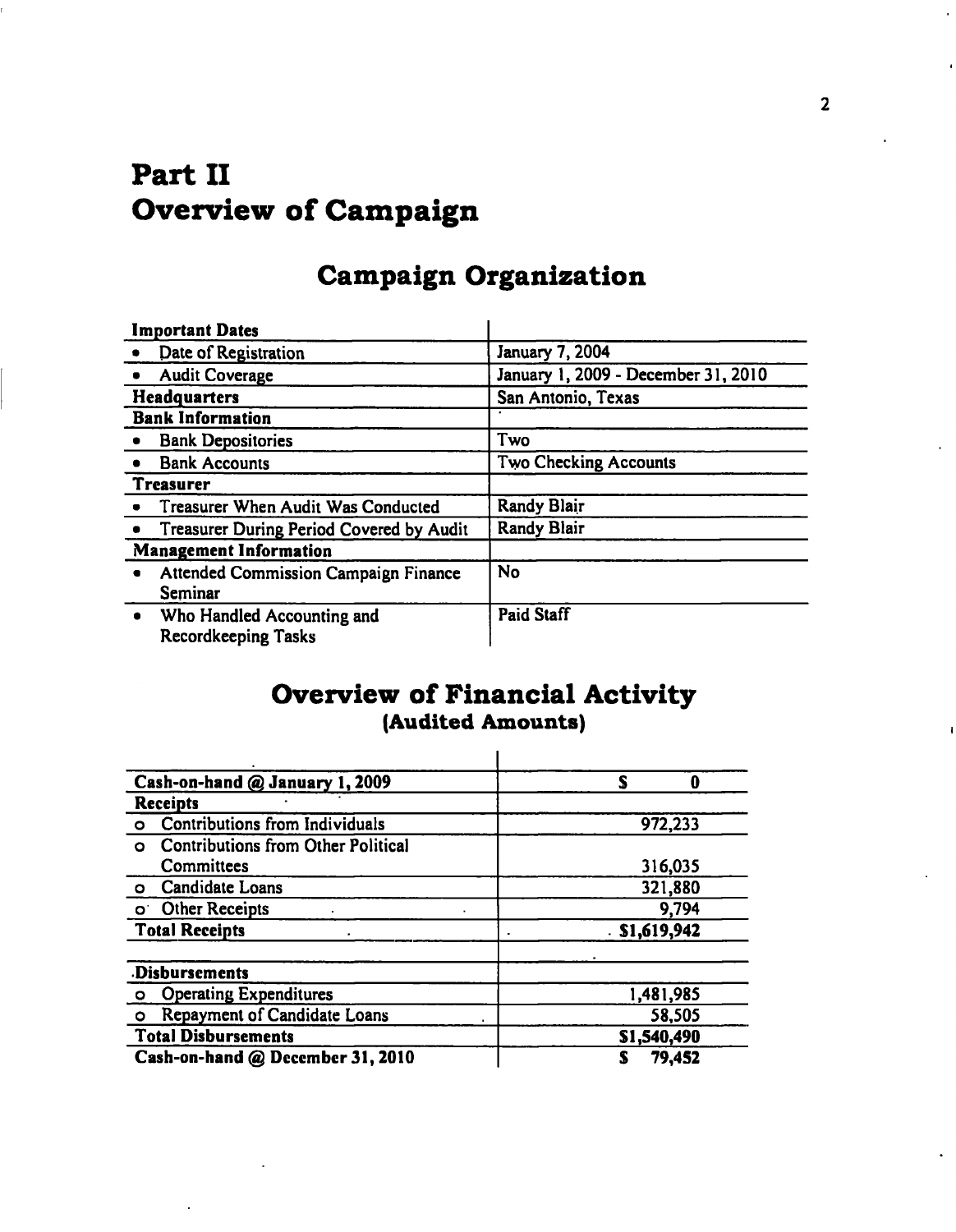# **Part III Summaries**

# **Commission Findings**

# **Finding 1. Receipt of Prohibited Contributions**

During audit fieidwork, the Audit staff identified two contributions totaling \$100,000 that appear to be prohibited contributions from a foreign national corporation. CFC Counsel (Counsel) stated that these transactions were loans from the candidate: however, the funds appear to have originated from the account of a foreign national corporation. Counsel later stated these funds represent draws from partnership capital accounts of the candidate and his sister.

In response to the Interim Audit Report, Counsel disputed this finding and disagreed with the classification of these loans as contributions from a foreign national corporation. However, on May 1. 2013, CFC issued a check for \$55,395 to refund the contribution received from the foreign national corporation. The remaining \$44,605 is a prohibited contribution that has not been resolved.

The Commission approved a finding that CFC accepted prohibited contributions from a foreign national corporation in the amount of \$100,000, of. which \$44,605 remains unresolved, and amended disclosure reports have not been filed. (For more detail, see p. 5.)

# **Finding 2. Receipt of Contributions that Exceed Limits**

During audit fieidwork, the Audit staff identified three transactions that Counsel stated were loans from the candidate. However, these transactions appear to be excessive contributions from four individuals who loaned the candidate funds. The total amount in excess of the individual contribution limit is \$170,343.

In response to the Interim Audit Report, Counsel provided documentation demonstrating that \$160,293 was refunded to the appropriate contributors in an untimely manner. However, the documentation was not sufficient to demonstrate that CFC had repaid the remaining  $$10,050$  to the appropriate contributors  $$170,343 - $160,293 = $10,050$ . The Audit staff considers the remaining \$10,050 to be excessive contributions from two individuals that are not resolved.

The Commission approved a finding that CFC accepted excessive contributions in the amount of \$170,343, of which \$10,050 remains unresolved, and amended disclosure reports have not been filed. (For more detail, see p. 10.)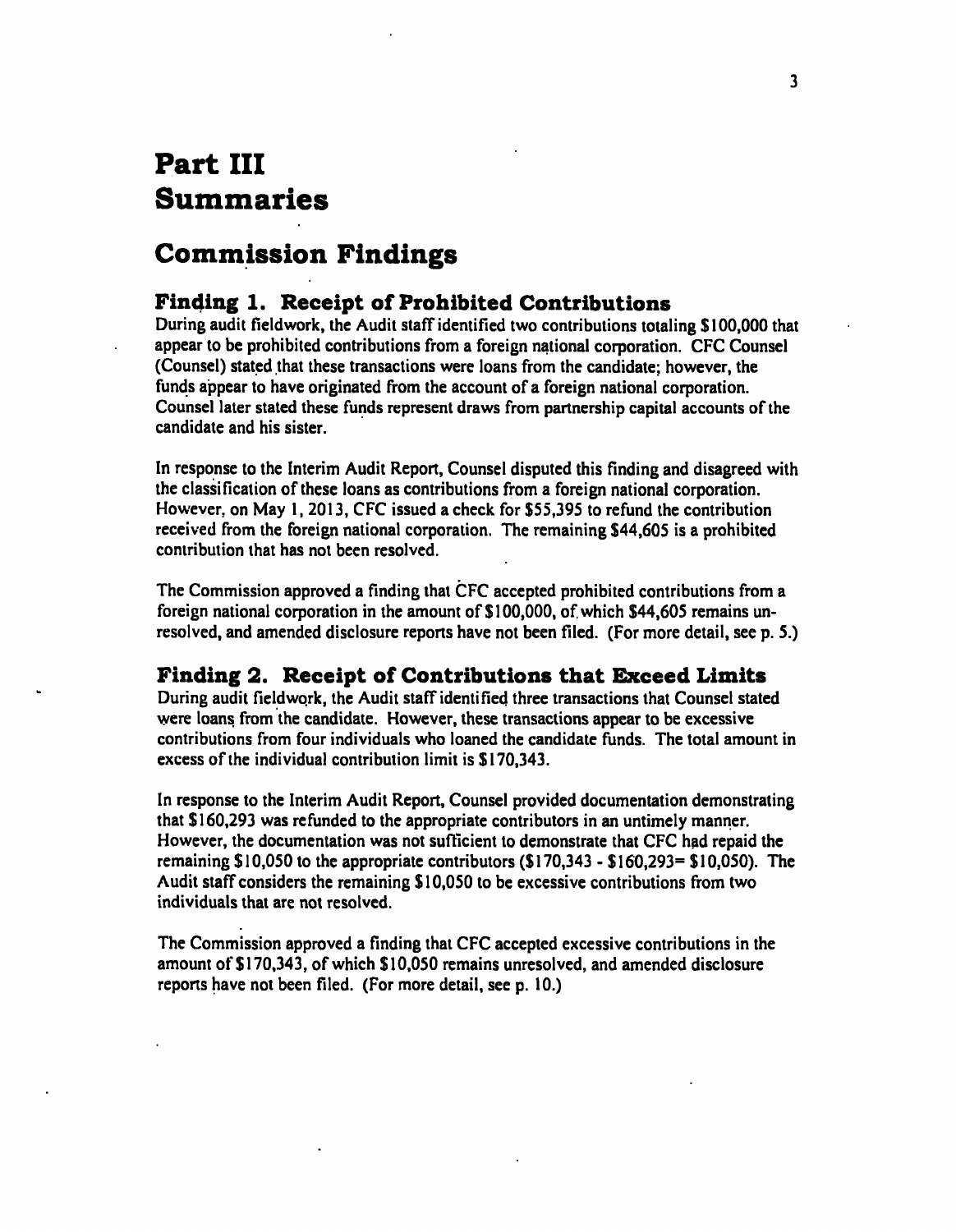# **Finding 3. Misstatement of Financial Activity**

**During audit fieldwork, a comparison oFCFC's reported financial activity with its bank records revealed misstatements of beginning and ending cash-on-hand, as well as, misstatements of receipts and disbursements for calendar years 2009 and 2010. For 2009, CFC overstated beginning cash-on-hand by \$32,344, understated receipts by \$13,161, understated disbursements by \$31,048, and overstated ending cash-on-hand by \$50,231. For 2010, CFC overstated beginning cash-on-hand by \$50,231, overstated receipts by \$324,404, overstated disbursements by \$313,123, and overstated ending cashon-hand by \$61,512.** 

**In response to the Interim Audit Report, Counsel stated that, in order to avoid multiple filings of amendments, CFC would comply with all the recommendations once the Commission had finalized the audit.** 

**The Commission approved a finding that CFC misstated its financial activity for calendar years 2009 and 2010, and amended disclosure reports have not been filed. (For more detail, see p. 15.)**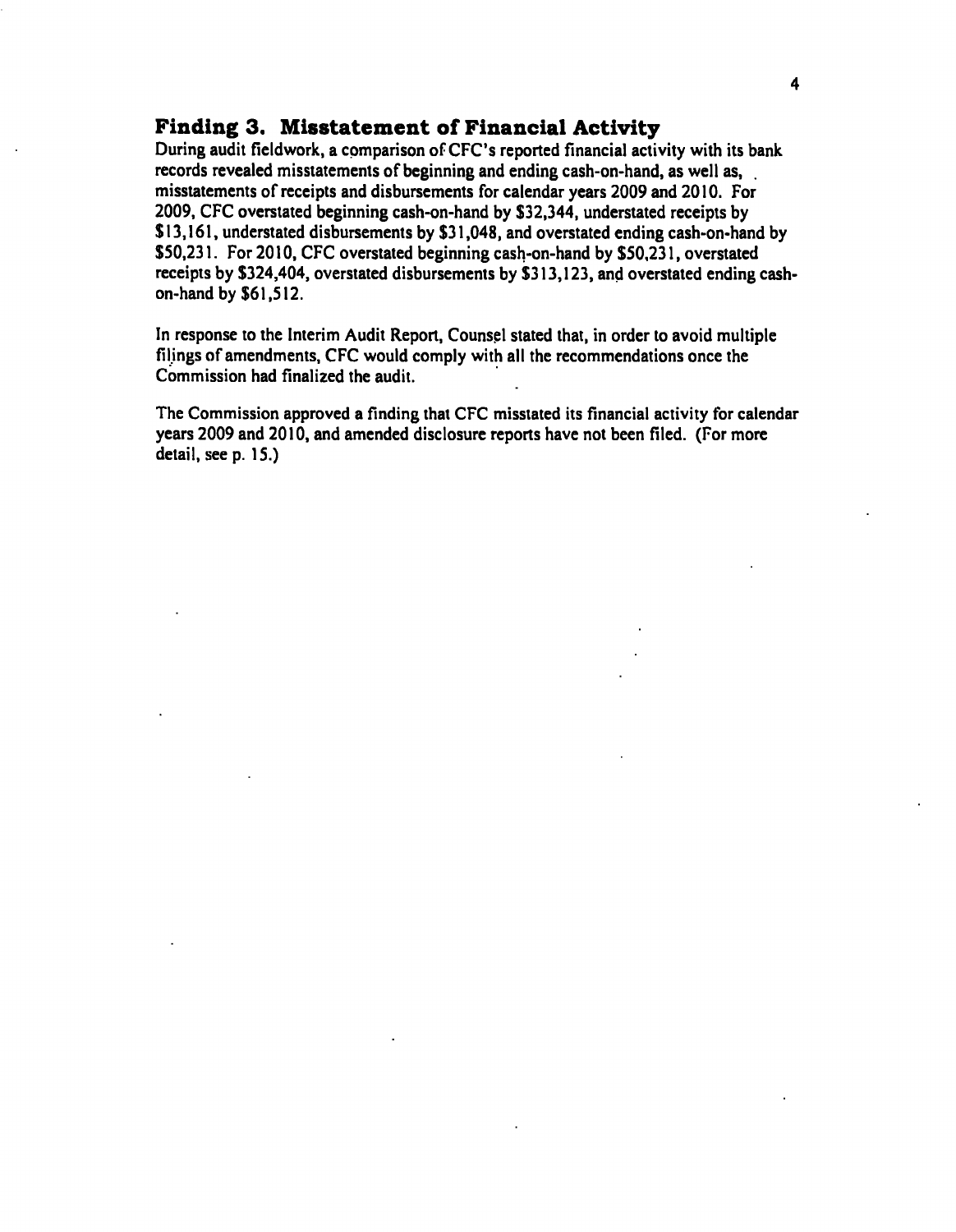# **Part IV Commission Findings**

# Finding 1. Receipt of Prohibited Contributions

# **Summary**

During audit fieldwork, the Audit staff identified two contributions totaling \$100,000 that appear to be prohibited contributions from a foreign national corporation. CFC Counsel (Counsel) stated that these transactions were loans from the candidate; however, the funds appear to have originated from the account of a foreign national corporation. Counsel later stated these funds represent draws from partnership capital accounts of the candidate and his sister.

In response to the Interim Audit Report, Counsel disputed this finding and disagreed with the classification of these loans as contributions from a foreign national corporation. However, on May 1,2013, CFC issued a check for \$55,395 to refund the contribution received from the foreign national corporation. The remaining \$44,605 is a prohibited contribution that has not been resolved.

The Commission approved a finding that CFC accepted prohibited contributions from a foreign national corporation in the amount of \$100,000, of which \$44,605 remains unresolved, and amended disclosure reports have not been filed.

# **Legal Standard**

A. Receipt of Prohibited Contributions - General Prohibition. Candidates and committees may not accept contributions (in the form of money, in-kind contributions, or loans):

- In the name of another;
- From the treasury funds of the following sources:
	- o Corporations (i.e., any incorporated organization, including a non-stock corporation, an incorporated membership organization, and an incorporated cooperative);
	- o Labor Organizations; and
	- o National Banks;
- From Federal Government Contractors (including partnerships, individuals, and sole proprietors who have contracts with the federal government); or
- From Foreign nationals (including individuals who are not U.S. citizens and not lawfully admitted for permanent residence; foreign govemments and foreign political parties; and groups organized under the laws of a foreign country or groups whose principal place of business is in a foreign country, as defined in 22 U.S.C. §611(b)). 52 U.S.C. §§30118. 30119, 30121 and 30122 (formerly 2 U.S.C.  $\S$ §441b, 441c, 441e and 441f).

B. Contribution. A gift, subscription, loan (except a loan made in accordance with 11 CFR §§ 100.82 and 100.83), advance, or deposit of money or anything of value made by any person for the purpose of influencing any election for federal office is a contribution. The term *loan* includes a guarantee, endorsement, and any other form of security. A loan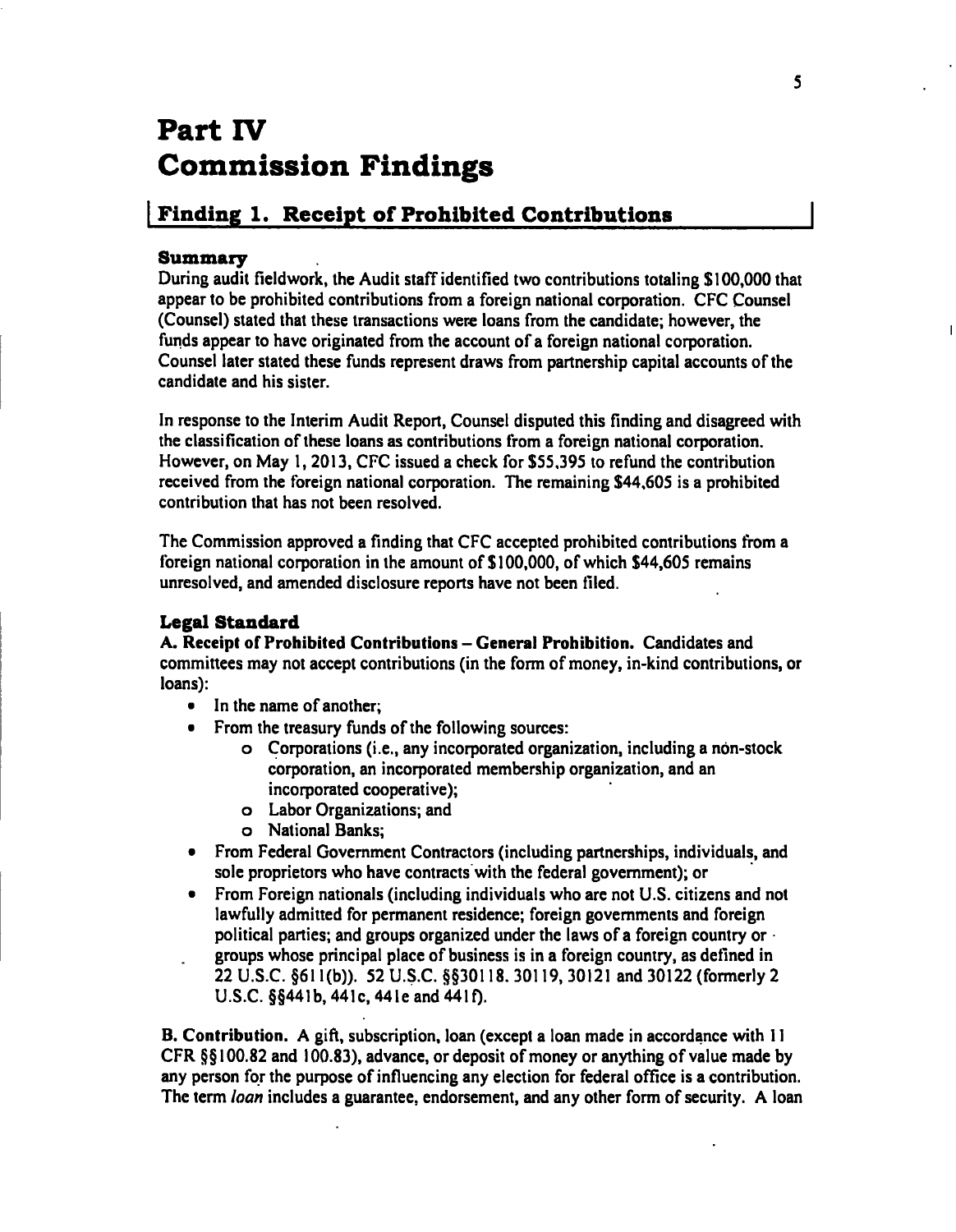thai exceeds the contribution limitations of S2 U.S.C. §30116 (formerly 2 U.S.C. §44la) and 11 CFR part 110 shall be unlawful whether or not it is repaid. A loan is a contribution at the time it is made and is a contribution to the extent that it remains unpaid. The aggregate amount loaned to a candidate or committee by a contributor, when added to other contributions from that individual to that candidate or committee, shall not exceed the contribution limitations set forth at 11 CFR part 110 and 11 CFR §100.S2(a) and (b).

C. Authorized Committee Limits. An authorized committee may not receive more than a total of \$2,400 per election from any one person or \$S,000 per election from a multicandidate political committee. S2 U.S.C. §30116 (a)(1)(A), 2(A) and (0, (formerly 2 U.S.C.  $§441a(a)(1)(A), (2)(A)$  and (f)); 11 CFR  $§§110.1(a)$  and (b) and 110.9(a).

D. Partnership Contributions. In addition to counting against the partnership's limits, a contribution from a partnership must be attributed to individual partners:

- According to each partner's share of the partnership's profits; or
- On another basis agreed to by the partners.

If the partnership attributed contributions on the basis of option 2 above, it must reduce only the contributing partners' profits (or increase their losses) and the profits must be reduced in proportion to the contribution attributed to the partner. Under both options listed above, the portion attributed to each partner must not, when aggregated with other contributions from that person, exceed his or her contribution limit. 11 CFR §110.1(e).

E. Questionable Contributions. If a committee receives a contribution that appears to be prohibited (a questionable contribution), it must follow the procedures below:

- Within ID days after the treasurer receives the questionable contribution, the committee must either:
	- o Return the contribution to the contributor without depositing it; or
	- o Deposit the contribution (and follow the steps below). 11 CFR § 103.3(b)(1).
- If the committee deposits the questionable contribution, it may not spend the funds and must be prepared to refund it. Therefore sufficient funds to make the refunds must be maintained or a separate account in a campaign depository must be established for possibly illegal contributions. 11 CFR § 103.3(b)(4).
- The committee must keep a written record noting the basis for the appearance of illegality, and it must include this information when reporting the receipt of the contribution. 11 CFR §103.3(b)(S).
- Within 30 days of the treasurer's receipt of the questionable contribution, the committee must make at least one written or oral request for evidence that the contribution is legal. Evidence of legality includes, for example, a written statement from the contributor explaining why the contribution is legal or an oral explanation that is recorded by the committee in a memorandum. 11 CFR §103.3(b)(1).
- Within the 30-day period, the committee must either:
	- o Confirm the legality of the contribution; or
	- o Refund the contribution to the contributor and note the refund on the report covering the period in which the refund was made,
	- o 11 CFR§103.3(b)(l),(5).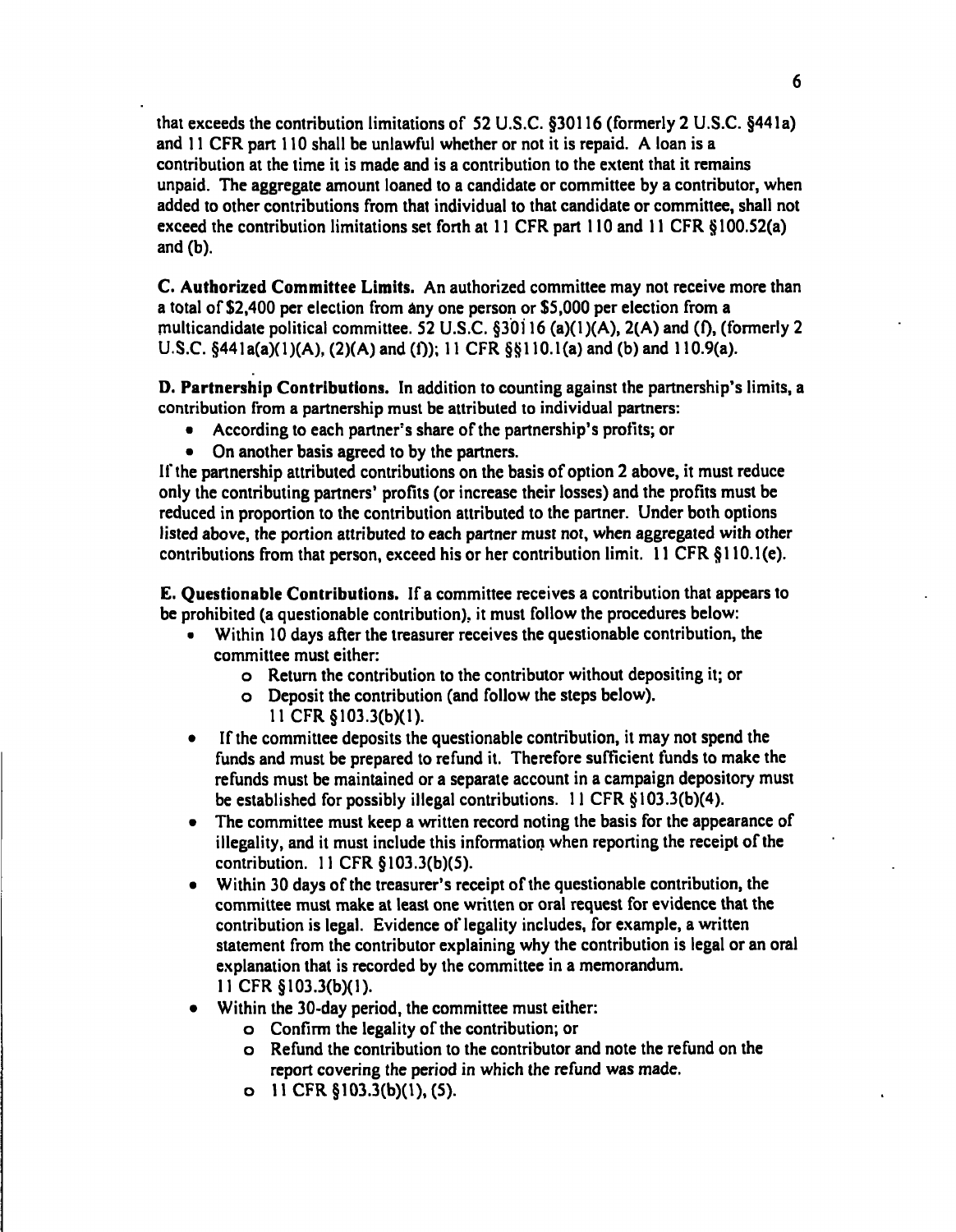F. Personal Funds. Personal funds of a candidate consist of assets, income, or jointly owned spousal assets. Assets are amounts derived from any asset that, under applicable state law, at the time the individual became a candidate, the candidate had legal right of access to or control over, and with respect to which the candidate had legal and rightful title or an equitable interest. Personal funds may also be income received during the current election cycle of the candidate, including salary and other earned income from bona fide employment and income from stocks or investments, including interest, dividends or proceeds from the sale of such stocks or investments. 11 CFR § 100.33.

G. Expenditures by Candidates. Candidates for Federal office may make unlimited expenditures from personal funds as defined in the paragraph above. 11 CFR §110.10.

H. Reporting Loans. All loans received by a committee must be itemized and continuously reported until repaid. All repayments made on a loan must also be itemized. 11 CFR §§104.3(a)(4)(iv). (b)(4)(iii) and 104.11.

#### **Facts and Analysis**

#### A. Facts

During audit fieldwork, the Audit staff identified two transactions totaling \$100,000 (\$14,000 + \$86,000), which Counsel stated were loans the candidate made to CFG. The source of these funds appear to be prohibited contributions from a foreign national corporation and not the candidate's personal funds.

#### Prohibited Contribution-\$ 14.000

On January 29,2010, \$14,000 was transferred into a CFC bank account. This transaction was not disclosed on CFC's reports (See Finding 3- Misstatement of Financial Activity, Loans Not Reported). Counsel stated that this amount was a loan to the candidate from his partnership. In support of this statement. Counsel provided a letter stating that the loan was made to the candidate from Inmuebles Caza, S.A.de C.V ("Caza").<sup>3</sup> Caza is 99 percent owned by Canseco Investments, Ltd. ("Canseco Investments"), while 1 percent is owned by Jorge Canseco, a brother of the candidate. In addition, the candidate is a limited partner of Canseco Investments.<sup>4</sup> Counsel also provided several e-mails between other partners and from the president of Caza, which taken together explain that this amount was borrowed from Caza, based on the candidate's capital account in the partnership. The Audit staff did not review bank documentation relating to the source of these funds because it came from an account that was not owned by CFC. CFC did not make any repayments on this loan prior to the audit.

#### Prohibited Contributions-\$86.000

On April 13, 2010, a check for \$86,000 was deposited into a CFC bank account. This transaction was disclosed as a loan from the candidate on CFC's reports. A copy of the deposit documentation shows that this was a cashier's check remitted by Caza. Counsel provided two signed promissory notes showing that \$58,000 was a loan to the candidate from his sister, and \$28,000 as a loan to the candidate from Canseco Investments. The

**<sup>&#</sup>x27; Caza is a Foreign national corporation registered in Mexico.** 

**<sup>\*</sup> According to its filings with The Texas Secretary of State, Canseco Investments, Ltd. is a domestic**  limited partnership with FMC Developers, Inc., a corporation, as its general partner.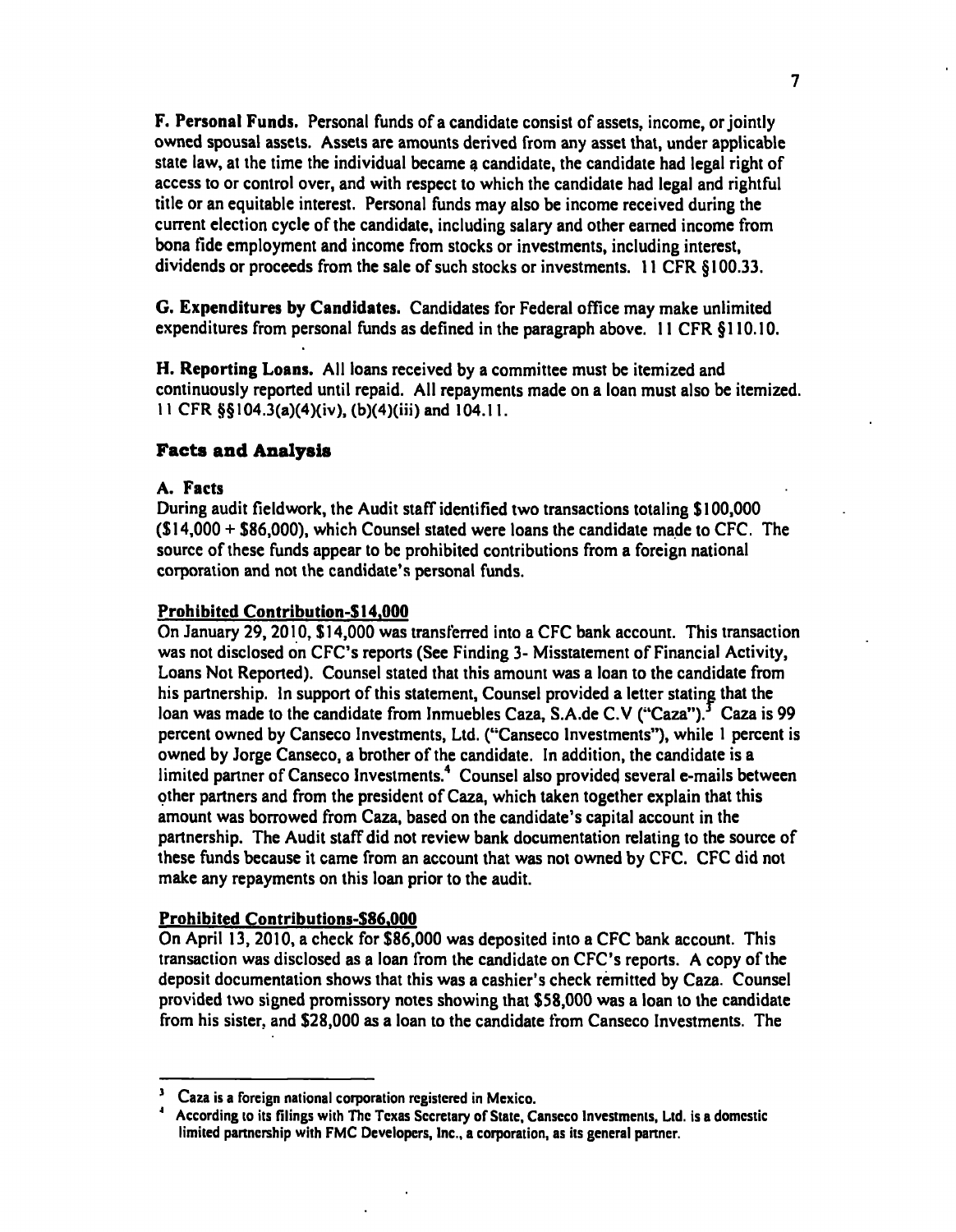e-mails described in the preceding paragraph also explain that these amounts represent the balance of each partner's capital account in Caza.

CFC reported repayments totaling S44,60S to the candidate on its disclosure reports. However, Counsel did not provide documentation demonstrating that these payments were paid to either the candidate or Caza. Additionally, the Audit staff could not trace payments, as reported, to CFC's bank account.

The Audit staff concludes that the amounts of SI 4,000 and S86,000 represent apparent prohibited contributions from a foreign national corporation. Counsel maintains that these amounts represent personal investments in the partnership;<sup>5</sup> however, Counsel did not provide documentation to support that these were distributions to partners from Canseco Investments. Furthermore, the business registration of Canseco Investments does not indicate whether any of these individuals are partners; the only listed partner is a corporation.

#### **B. Interim Audit Report & Audit Division Recommendation**

At the exit conference, the Audit staff presented these apparent prohibited contributions to CFC. Counsel said that CFC would take another look at this matter.

The Interim Audit Report recommended that CFC demonstrate that the sources of funds for the amounts deposited were made with the candidate's personal funds or other permissible funds. Absent such a demonstration, it was recommended that CFC refund the  $$14,000$  apparent prohibited contribution and the  $$41,395<sup>6</sup>$  remaining of the \$86,000 apparent prohibited contribution. Additionally, the Audit staff recommended that CFC amend its reports to correctly disclose the source of these funds.

#### **C. Committee Response to the Interim Audit Report**

In response to the Interim Audit Report, Counsel disagreed with the classification of these loans as prohibited contributions from a foreign national corporation. Counsel said that the loans represent the candidate and his sister's equitable interest in Canseco Investments and, therefore, represent their personal funds. Furthermore, Counsel said that Canseco Investments acts as a holding company for its only investment, Caza, and Canseco Investments relies on Caza to provide for its banking needs. All transactions for Canseco Investments are processed by Caza and through Caza's accounts. Specifically, Counsel said that (1) "all of the expenses and payments on behalf of Canseco Investments arc made directly by Caza in the ordinary course of business; (2) Caza pays dividends directly to the owners of Canseco Investments, which are treated for tax purposes as dividends from Canseco Investments and not Caza; and (3) tax payments and expenses

**If the funds received from Caza are deemed permissible and not prohibited contributions from a foreign national corporation, the amount of funds from the candidate's sister and/or the partnership may be considered an excessive contribution.** 

 $\bullet$ **Information provided by Counsel in response to the Interim Audit Report showed that a S30,000 repayment and two repayments totaling SI4,600 were erroneously applied to the S86,000 CFC reported as a candidate loan. The S30,000, was in fact a repayment of excessive contributions from individuals noted in Finding 2. Repayments totaling SI4,600 have not been applied to the prohibited contribution**  amounts in either finding because Counsel has not provided documentation to verify receipt by the **appropriate payee.**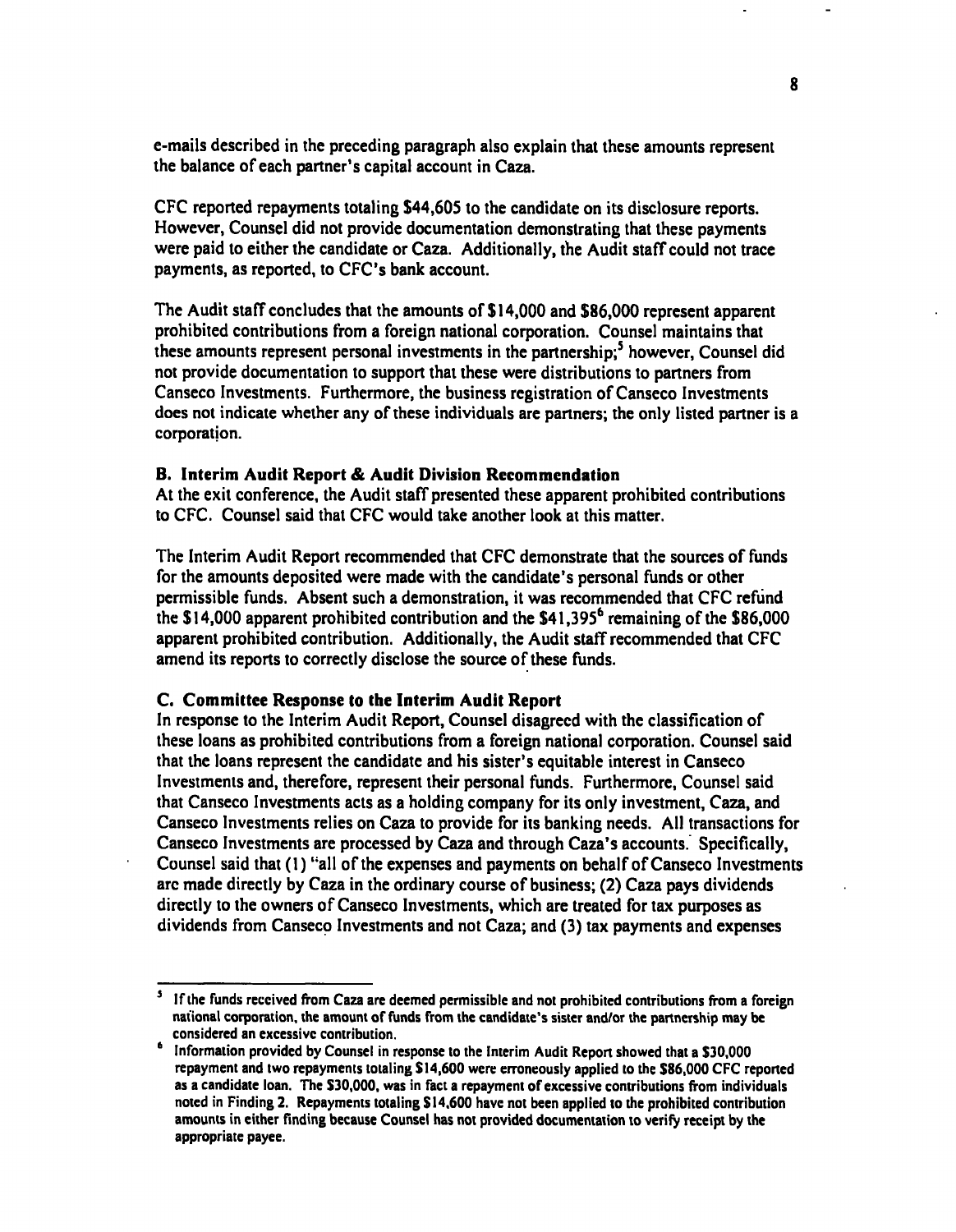incurred by Canseco Investments are paid for by Gaza." Counsel said the loans made to the candidate and his sister were paid by Caza, akin to other expenses paid on behalf of Canseco Investments. Moreover, the loans represent the candidate's and his sister's proportional interests in the assets of Canseco Investments, less an estimated tax liability. $7.8$ 

Counsel stated that, "while these loans may not meet the technical requirements set forth in 11 CFR §100.83, they are fundamentally different than a contribution for two key reasons." First, Counsel considered the loans derived from an asset for which the candidate had a legal ownership share and an equitable interest. He compared the loans to borrowing against a retirement plan or a life insurance policy. Second, Counsel stated that the interest rates charged by Caza on these loans to the candidate and his sister were above commercially available lending rates; hence, the candidate was not given an unfair lending advantage or a "sweetheart deal."

While CFC's explanation expanded on previous statements made during fieldwork, the information did not establish that the funds at issue constituted the candidate's personal funds (11 CFR §100.33(b)). Funds originating from Caza, a foreign national corporation, do not lose their character merely because the company is an asset held by a U.S. limited partnership, i.e., Canseco Investments. The Audit staff concluded that Caza was the source of funds for the candidate's SI00,000 loan to CFC.

Subsequently, on May 1,2013, Counsel submitted documentation demonstrating that CFC made untimely repayments of the loan to Caza totaling \$55,395. CFC has not filed amended reports to correctly disclose the loan indicating the source of the loan as Caza. Counsel stated that, in order to avoid multiple filings of reports, CFC would comply with all the recommendations, once the audit had been finalized. Below are details explaining the resolution of these repayments.

#### **Prohibited Contribution-Sl4.000**

On May 1,2013, CFC issued a check to Caza repaying what Counsel had said was a \$14,000 loan. The Audit staff considers this amount a repayment of a prohibited contribution that was resolved in an untimely manner.

#### **Prohibited Contributions-\$86,000**

On May I, 2013, CFC issued a check to Caza repaying \$41,395 of what was disclosed by CFC as an \$86,000 loan. The Audit staff considers this amount a prohibited contribution that was resolved in an untimely manner.

On June 5,2013, Counsel stated that a portion (\$30,000) of the \$44,605 reported as a repayment to the candidate was attributable to another candidate loan (See Finding 2). The Audit staff requested documentation to substantiate that the remaining \$44,605 was repaid to the candidate or Caza. Counsel has not provided this documentation. As such, the Audit staff considers the remaining \$44,605 to be a prohibited contribution that has not been resolved in response to the Interim Audit Report.

**Counsel provided a redacted K-l for the candidate showing his partnership interest in Canseco investments. Counsel also stated that the funds were loaned to the candidate and not distributed due to various lax concerns.** 

**Counsel asserted that the borrowers' percentage of ownership interest is at risk for non-payment of loans that are secured by their ownership interest in Canseco Investments.**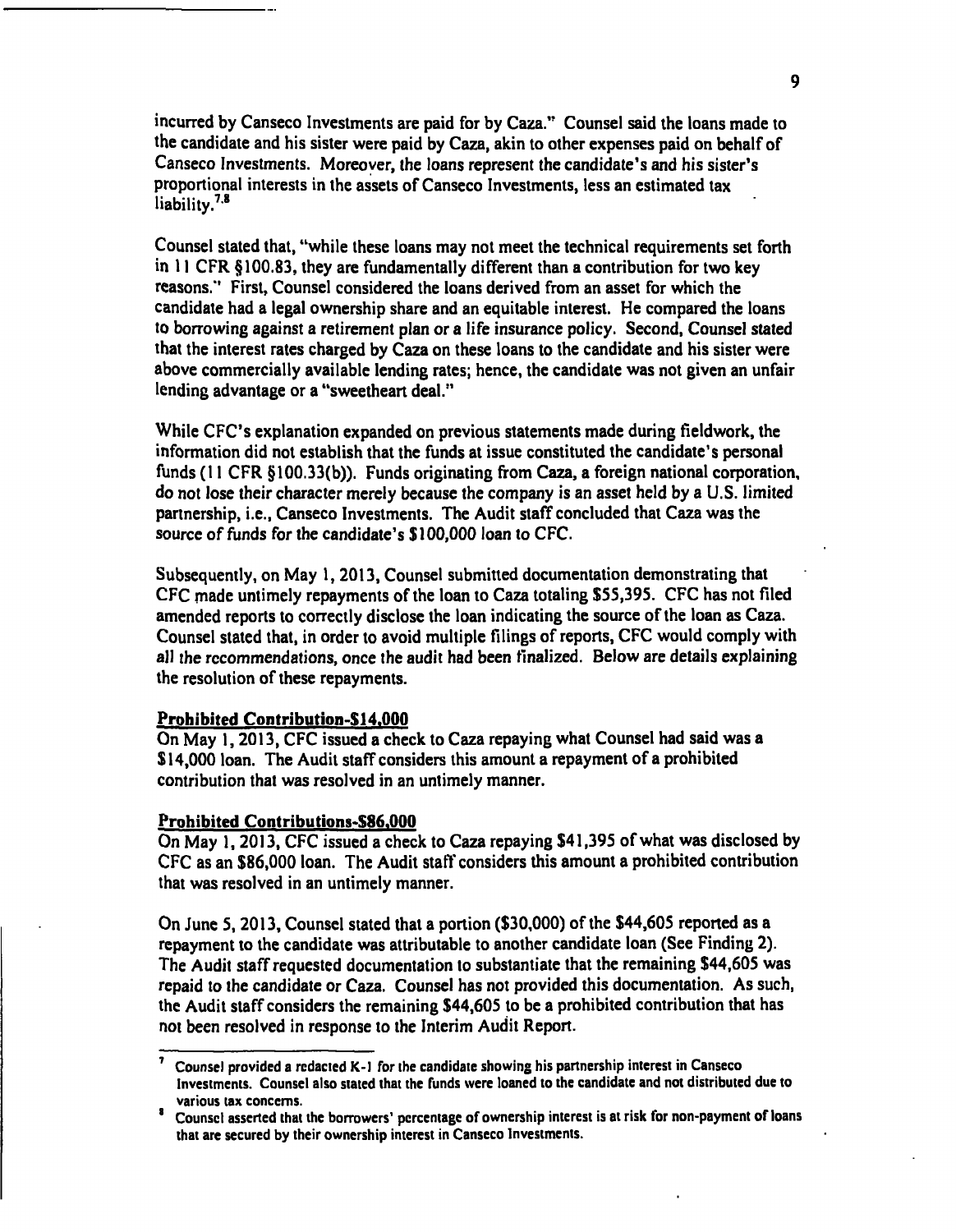# D. Draft Final Audit Report

The Draft Final Audit Report disagreed with the CFC's argument that the funds received were from the personal funds of the candidate, but did acknowledge that CFC repaid \$SS,39S of the prohibited contribution, leaving an outstanding balance of \$44,605. In addition, the Draft Final Audit Report noted that CFC did not file amended reports to correctly disclose the source of these funds.

# E. Committee Response to the Draft Final Audit Report

CFC responded to the Draft Final Audit Report by requesting an audit hearing.

# F. Audit Hearing

At the audit hearing. Counsel did not introduce any new information. Counsel disagreed with the classification of these loans as prohibited contributions from a foreign national corporation. Counsel stated that the funds, totaling \$100,000, represented the candidate and his sister's personal funds because they were drawn from their respective equitable interests in Canseco Investments.

Counsel said that Canseco Investments preferred not to make a personal funds distribution to the candidate and his sister for tax reasons; and therefore, preferred to distribute the funds as a loan. Counsel said that while these loans might not have met the technical requirements of 11 CFR §100.83, they were fundamentally different than contributions for two reasons. First, the funds were derived from an asset for which the candidate had a legal ownership share or equitable interest. Moreover, that these loans were identical to loans where an individual borrows from a retirement plan or whole life insurance policy in which the individual has invested funds in those plans. Second, the loans were not a "sweetheart" deal because they were collateralized by the candidate's equitable interest in Canseco Investments (and therefore less risky than other loans), the terms were commercially reasonable, and the interest rates charged were above market rates.

Counsel also stated during the audit hearing, that the promissory notes securing the \$100,000 in loans reflected agreements between the candidate and Canseco Investments. Furthermore, Counsel stated that the candidate did not know that the funds he loaned to CFC were from Caza.

# Commission Conclusion

On September 18,2014, the Commission considered the Audit Division Recommendation Memorandum in which the Audit staff recommended the Commission find that CFC accepted prohibited contributions from a foreign national corporation in the amount of \$100,000, of which \$44,605 remains unresolved, and amended disclosure reports have not been filed.

The Commission approved the Audit staff's recommendation.

# Finding 2. Receipt of Contributions that Exceed Limits

## Summazy

During audit fieldwork, the Audit staff identified three transactions that Counsel stated were loans from the candidate. However, these transactions appear to be excessive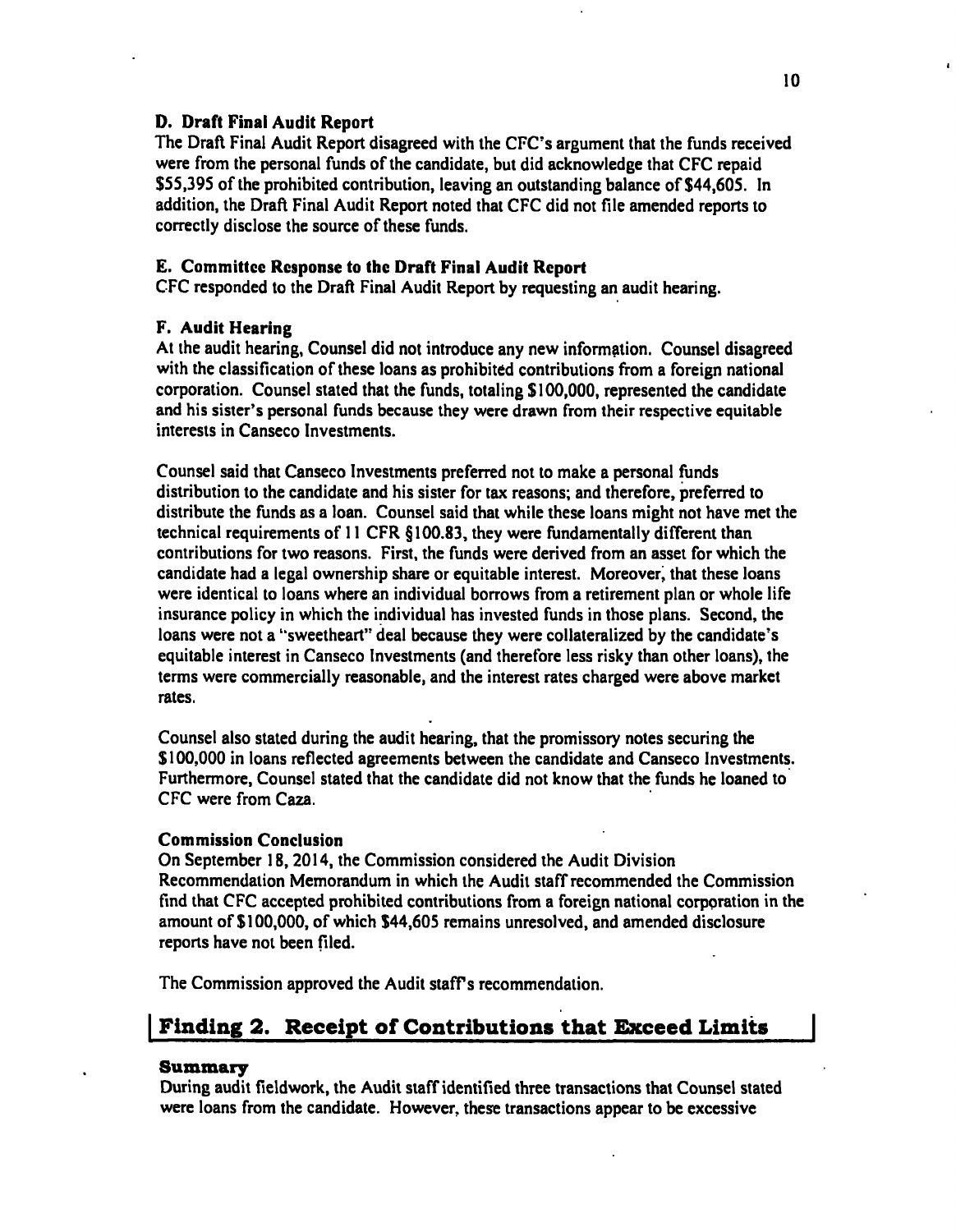contributions from four individuals who loaned the candidate funds. The total amount in excess of the individual contribution limit is \$170,343.

In response to the Interim Audit Report, Counsel provided documentation demonstrating that SI60,293 was refunded to the appropriate contributors in an untimely manner. However, the documentation was not sufficient to demonstrate that CFG had repaid the remaining \$10,050 to the appropriate contributors (\$170,343 - \$160,293= \$10,050). The Audit staff considers the remaining \$10,050 to be excessive contributions from two individuals that were not resolved.

The Commission approved a finding that CFC had accepted excessive contributions in the amount of \$170,343, of which \$10,050 remains unresolved, and amended disclosure reports have not been filed.

#### **Legal Standard**

A. Contribution Limits. During the 2009-2010 cycle, no individual or group (other than a multicandidate committee) was permitted to contribute more than a total of \$2,400 per election to a federal candidate's campaign (the campaign includes the candidate and his or her agents and authorized committees). 52 U.S.C. §30116 (a)(1)(A) (formerly 2  $U.S.C. §441a(a)(1)(A)).$ 

B. Contribution. A gift, subscription, loan (except a loan made in accordance with 11 CFR §§ 100.82 and 100.83), advance, or deposit of money or anything of value made by any person for the purpose of influencing any election for federal office is a contribution. The term *loan* includes a guarantee, endorsement, and any other form of security. A loan that exceeds the contribution limitations of 52 U.S.C. §30116 (formerly 2 U.S.C. §44Ia) and 11 CFR part 110 shall be unlawful whether or not it is repaid. A loan is a contribution at the time it is made and is a contribution to the extent that it remains unpaid. The aggregate amount loaned to a candidate or committee by a contributor, when added to other contributions from that individual to that candidate or committee, shall not exceed the contribution limitations set forth at 11 CFR parts 110. 11 CFR § 100.52(a) and (b).

C. Handling Contributions That Appear Excessive. If a committee receives a contribution that appears to be excessive, the committee must either:

- Return the questionable contribution to the donor; or<br>• Deposit the contribution into a campaign depository a
- Deposit the contribution into a campaign depository and keep enough money on account to cover all potential refunds until the legality of the contribution is established. 11 CFR § 103.3(b)(3) and (4).

D. Personal Funds. Personal funds include salary and other earned income from bona fide employment and income from stocks or investments, including interest, dividends or proceeds from the sale of such stocks or investments. 11 CFR § 100.33(b).

E. Reporting Loans. All loans received by a committee must be itemized and continuously reported until repaid. All repayments made on a loan must also be itemized. 11 CFR §§I04.3(a)(4)(iv), (b)(4)(iii) and 104.11.

÷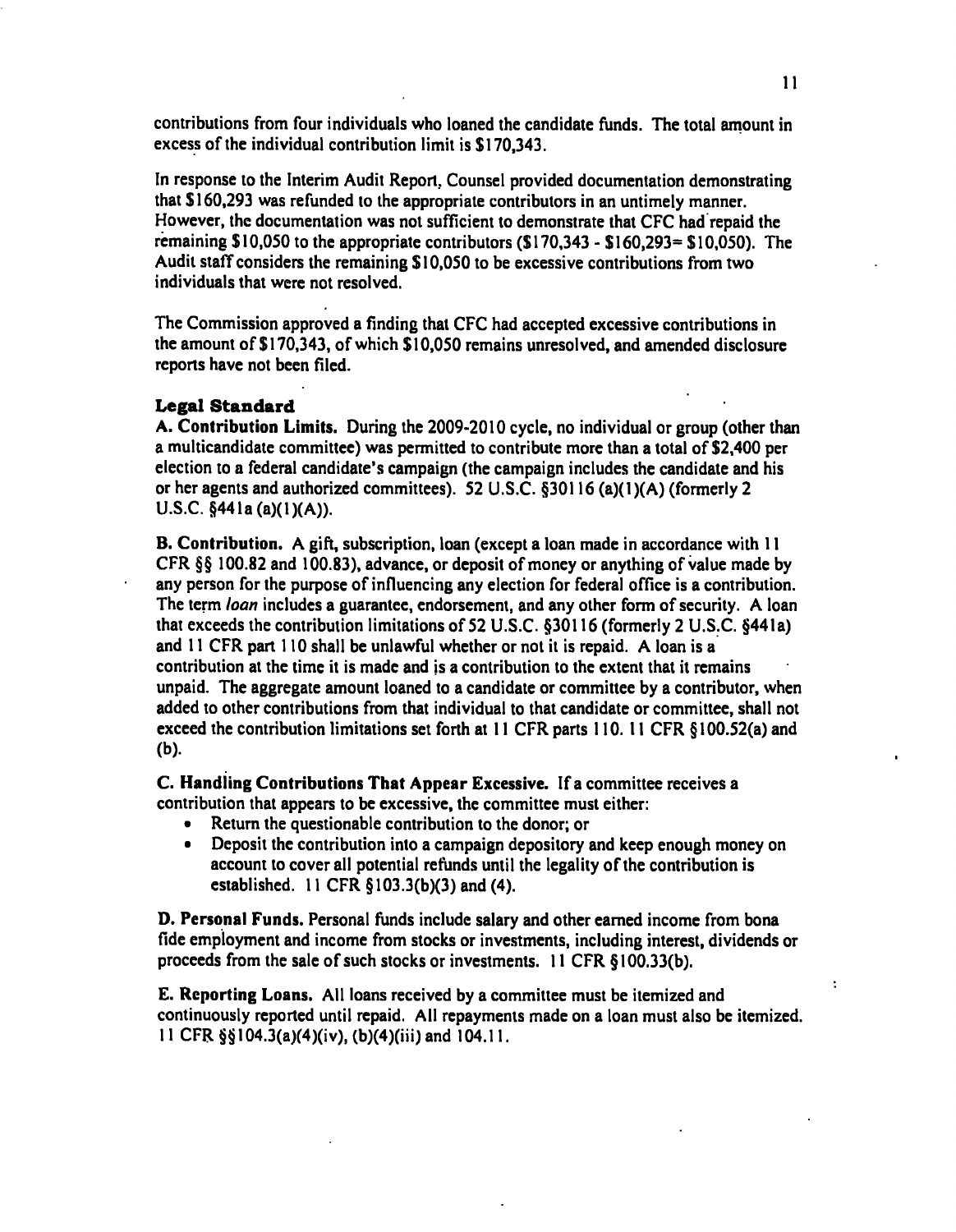## **Facts and Analysis**

# A. Facts

During audit fieidwork, the Audit staff identified three transactions that Counsel stated were loans from the candidate; however, they appear to be excessive contributions from four individuals. The total amount that exceeds the individual contribution limit is \$170,343.

# Excessive Contribution-\$150.000

On April 27,2010, a deposit of \$150,000 was made to the CFG bank account. The deposit documentation showed that this was a check from an individual written to the candidate, but deposited directly into CFC's bank account.

The \$150,000 transaction was disclosed as a loan from the candidate on CFC's reports. The Audit staff requested documentation showing that this loan was made with the candidate's personal funds. Counsel responded that the funds were derived from the sale of the candidate's stock. Later, Counsel stated that this was a personal loan made to the candidate from an individual and provided a copy of a signed promissory note.

The Audit staff concluded, in accordance with 52 U.S.C. §30102(e)(2) (formerly 2 U.S.C. §432(e)(2)), that the candidate had received a personal loan as an agent for CFC. Therefore, absent further explanation and documentation, this transaction resulted in an excessive contribution of  $$147,600^9$  from the individual.

CFC disclosed a repayment of \$10,000 to the candidate on April 28,2010, in connection with the reported \$150,000 loan. However, CFC has not provided sufficient documentation to substantiate that the funds were repaid to the original contributor. Although CFC disclosed the repayment transaction on a report to the Commission, the only document provided to the Audit staff was a bank statement showing a \$10,000 check. No documentation was provided to identify the payee.

## Excessive Contributions-\$30.000

On December 10 and 18,2009, \$22,000 and \$8,000, respectively, were transferred into CFC's bank account from the candidate's personal bank account. The \$22,000 was incorrectly disclosed on CFC's reports as a loan; the \$8,000 loan was not reported. (The misreporting of these loans are included in Finding 3. Misstatement of Financial Activity, under Loans Not Reported of \$15,330.) Counsel stated that these amounts represented loans from the candidate. However, additional documentation provided by CFC showed that the funds used to make these transfers did not come from the candidate's personal funds. The funds were personal loans from different individuals made to the candidate and deposited into the candidate's personal account. Since these funds were used for campaign activity, the personal loans resulted in contributions to CFC. The Audit staff performed a cash balance analysis on the candidate's personal account and determined that the funds transferred to CFC (\$22,000 and \$8,000) could only have come from three individuals. Absent further documentation and explanation, CFC's receipt of these funds results in contributions by three individuals that exceed the contribution limits by \$22,743.'°

**<sup>&#</sup>x27; This amouni was derived by subtracting S2,400, the contribution limit for an individual, from the the contribution amount, S130,000.** 

**The excessive amount reflects contributions of SI 3,093, S7,]37, and S7,693, minus a S2,400 contribution limit for three individuals (S7,200).**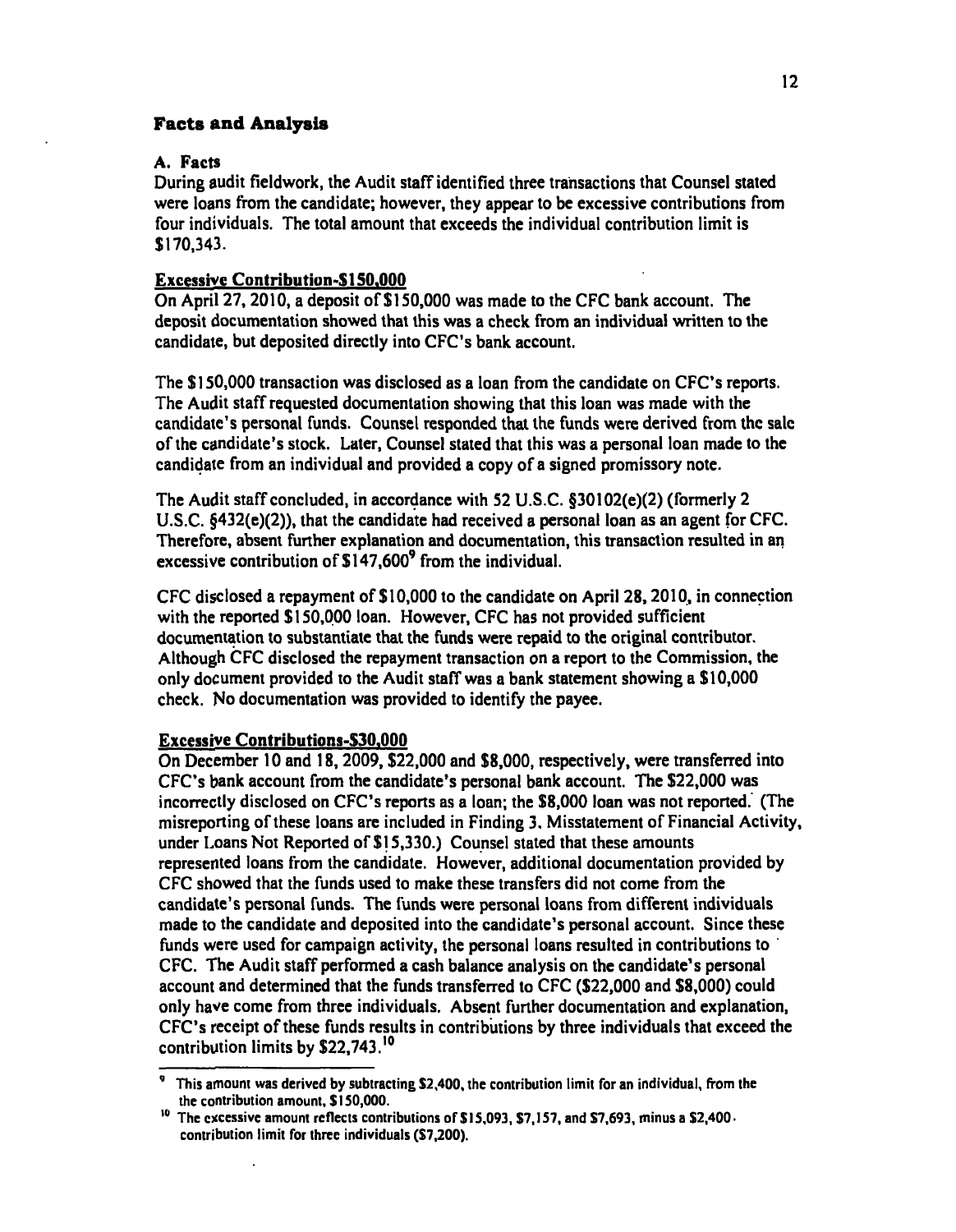#### **B. Interim Audit Report & Audit Division Reeommendation**

During an interim fieldwork meeting, the Audit staff requested further information to support that the contributions described above were permissible. At the exit conference, Counsel stated that the candidate had already repaid some of the contributions that comprised the \$22,000 and \$8,000 contributions. The Audit staff commented that CFG may need to make further refunds. CFG has not reported repayments to these individuals and the Audit staff has not received documentation to support the repayments.

The Interim Audit Report recommended that GFG demonstrate that the contributions were not excessive or that they originated from the candidate's personal funds. Absent such a demonstration, the Audit staff recommended that GFG refund the excessive contributions, \$147,600 and \$22,743, to the original contributors or provide documentation showing that refunds had already been made and that the refund checks were negotiated. Furthermore, the Audit staff recommended that GFG amend its reports to correctly disclose the source of funds for these loans.

#### **C. Committee Response to the Interim Audit Report**

In response to the Interim Audit Report, Counsel submitted documentation demonstrating that GFG made repayments totaling \$160,293, as outlined below. GFG did not file amended reports. Counsel stated that, in order to avoid multiple filings of reports, GFG would comply with all the recommendations once the Commission had finalized the audit.

In a subsequent meeting held with Counsel to discuss report changes made since the issuance of the Interim Audit Report, Counsel expressed concern regarding the repayment of the two excessive contributions for \$10,050. Counsel felt that an affidavit submitted by an intermediary payee, a Mr. Beckelhymer,<sup> $11$ </sup> supporting the repayment should be sufficient documentation and that GFG should not have to make a second repayment. In addition. Counsel thought this might be an issue GFG would want to raise with the Commission.

## **Excessive Contribution-\$150.000**

On May 1, 2013, CFC issued a check<sup>12</sup> to the contributor for \$147,600 to repay the excessive contribution amount. The Audit staff considers the \$147,600 an excessive contribution that was refunded untimely.

#### **Excessive Contributions-\$30.000**

Counsel submitted documentation showing that a cashier's check for \$28,000 was issued to Mr. Beckelhymer on September 22, 2010, who then paid other individuals who had loaned the candidate funds or whom GFG owed interest on their loans. Counsel did not provide sufficient documentation to demonstrate repayment to the other two contributors who made excessive contributions. The Audit staff considers \$12,693 to one of the three contributors as an excessive contribution that was refunded in an untimely manner and

**II Mr. Beckelhymer was not only an intermediary payee, but obtained loans for the candidate that were deposited into CFC's accounts.** 

<sup>&</sup>lt;sup>12</sup> The Audit staff was provided a copy of the canceled check and the corresponding bank statement that **supponed the contributor's repayment.**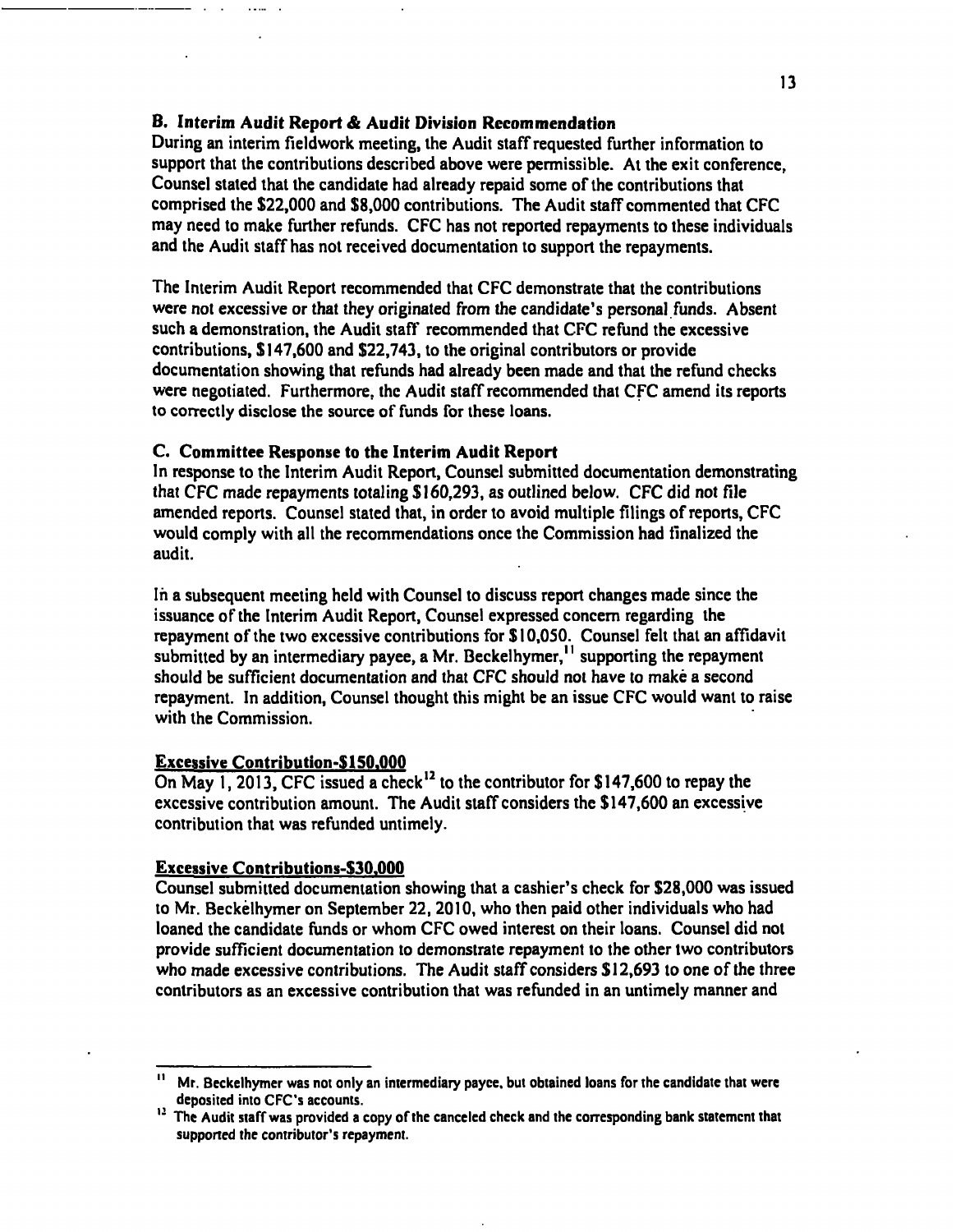the remaining \$ 10,050 from two contributors to be excessive contributions that CFC has not refunded.<sup>13</sup>

# **D. Draft Final Audit Report**

The Draft Final Audit Report acknowledged that CFC repaid \$160,293 to the appropriate contributors in an untimely manner. However, the documentation was not sufficient to demonstrate that CFC had repaid the remaining \$10,050 to the appropriate contributors (\$170,343 - \$160,293= \$10,050). The Audit staff considers the remaining \$10,050 to be excessive contributions from two individuals that were not resolved.

# **E. Committee Response to the Draft Final Audit Report**

CFC responded to the Draft Final Audit Report by requesting an audit hearing.

# **F. Audit Hearing**

At the audit hearing. Counsel disputed the Audit staff's conclusion that \$10,050 remains unresolved and said sufficient documentation had been provided to demonstrate that excessive contributions totaling \$10,050 were repaid to the original contributors. Counsel stated that the Commission was provided a signed affidavit by Mr. Beckelhymer,<sup>14</sup> who coordinated raising funds to make the loan to the candidate and that the affidavit showed that Mr. Beckelhymer repaid the other excessive contributors.

Counsel, in responding to questions concerning why records were not available to support the repayments described in the affidavit said, it was his understanding that Mr. Beckelhymer was repaid with a cashier's check for  $$28,000^{15}$ , because he was responsible for the repayment to the other original contributors. Counsel also said he had never spoken to the original contributors and did not have their personal banking records, which made it a challenge to provide adequate documentation to the Audit staff.

Counsel also explained why the original contributors were repaid via Mr. Beckelhymer and not directly by CFC. Counsel stated that the excessive contributions were returned to the original contributors in the same manner in which they were received and recorded by CFC; that is, the funds were received from the candidate, recorded and reported as a loan from the candidate; and therefore, refunded to the candidate, who then issued the cashier's check to Mr. Beckelhymer.

In conclusion. Counsel stated that amounts considered unresolved by the Audit staff were already repaid to the original contributors and that if the Commission determines that CFC must repay another \$10,050, then double payments will have been made with campaign funds in violation of the personal use regulations at 52 U.S.C. §30114(b)(1)) (formerly 2 U.S.C. § 439 (b)(1)).

**ij CFC should prcvide'documeniation for the remaining S 10,050 to support that the two other contributors received refunds.** 

**Mr. Beckelhymer provided a signed declaration that stated it was made, "under penalty of perjury."** 

**A copy of the Cashier's check was provided to the Audit staff.**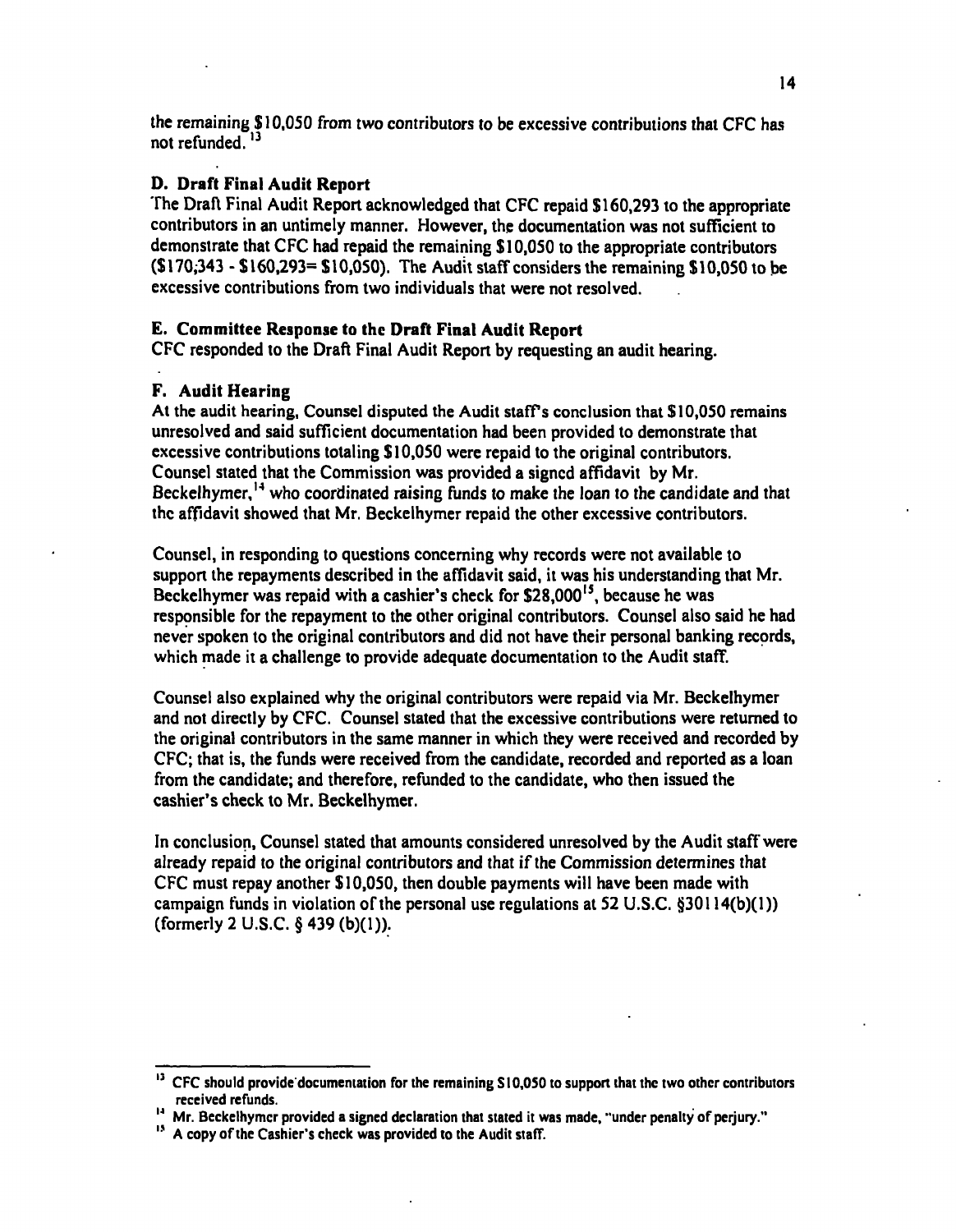#### Commission Conclusion

On September 18,2014, the Commission considered the Audit Division Recommendation Memorandum in which the Audit staff recommended the Commission find that CFG had accepted excessive contributions in the amount of SI 70,343, of which \$ 10,050 remains unresolved, and amended disclosure reports have not been filed.

The Commission approved the Audit staff's recommendation.

# Finding 3. Misstatement of Financial Activity

## **Summary**

During audit fieldwork, a comparison of CFC's reported financial activity with its bank records revealed misstatements of beginning and ending cash-on-hand, as well as, misstatements of receipts and disbursements for calendar years 2009 and 2010. For 2009, CFG overstated beginning cash-on-hand by S32,344, understated receipts by SI3,161, understated disbursements by S31,048, and overstated ending cash-on-hand by S50,231. For 2010, GFG overstated beginning cash-on-hand by S50,231, overstated receipts by S324,404, overstated disbursements by S313,123, and overstated ending cashon-hand by S61,512.

In response to the Interim Audit Report, Counsel stated that, in order to avoid multiple filings of amendments, GFG would comply with all the recommendations once the Commission had finalized the audit.

The Commission approved a finding that GFG misstated its financial activity for calendar years 2009 and 2010, and amended disclosure reports have not been filed.

# **Legal Standard**

Contents of Reports. Each report must disclose:

- The amount of cash-on-hand at the beginning and end of the reporting period;
- The total amount of all receipts for the reporting period and for the election cycle;
- The total amount of all disbursements for the reporting period and for the election cycle; and
- Certain transactions that require itemization on Schedule A (Itemized Receipts) or Schedule B (Itemized Disbursements). 52 U.S.G. §30104(b)(l), (2), (3), (4) and (5) (formerly 2 U.S.G. §434(b)(l). (2), (3), (4) and (5)).

# **Facts and Analysis**

## A. Facts

During audit fieldwork, the Audit staff reconciled CFC's reported financial activity with its bank records for calendar years 2009 and 2010. The following chart outlines the discrepancies for the beginning cash balance, receipts, disbursements, and ending cash balance for 2009. Succeeding paragraphs address the reasons for the misstatements.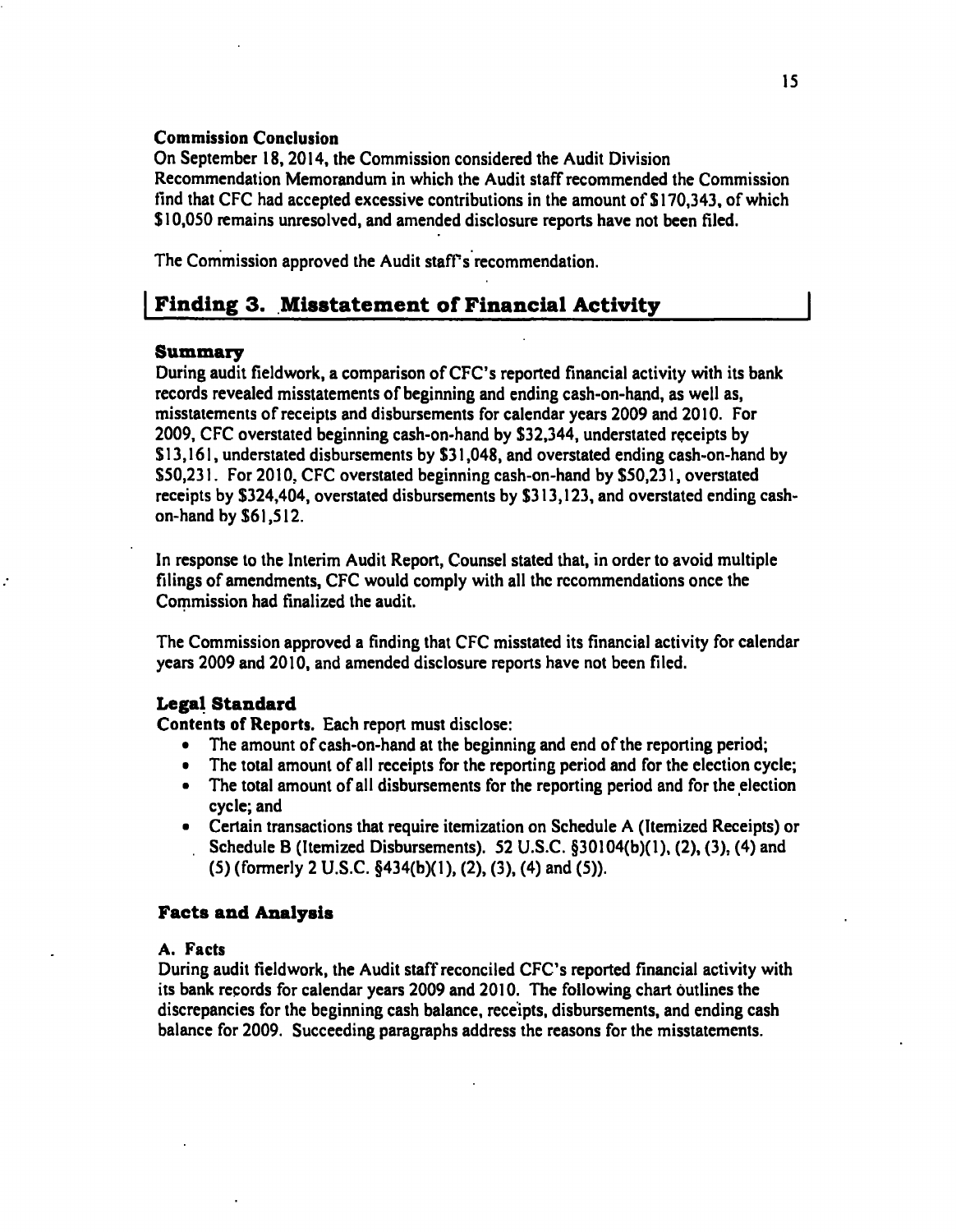| 2009 Activity                                        |                 |                     |                         |
|------------------------------------------------------|-----------------|---------------------|-------------------------|
|                                                      | <b>Reported</b> | <b>Bank Records</b> | <b>Discrepancy</b>      |
| <b>Beginning Cash Balance</b><br>@ January 1, 2009   | \$32,344        | 0                   | 32,344<br>Overstated    |
| Receipts                                             | \$160,551       | \$173,712           | \$13,161<br>Understated |
| <b>Disbursements</b>                                 | \$101,630       | \$132,678           | \$31,048<br>Understated |
| <b>Ending Cash Balance</b><br>December 31, 2009<br>@ | \$91,265        | 41,034<br>S.        | 50,231<br>Overstated    |

The beginning cash balance on January 1,2009, was overstated by S32,344. The Audit staffs analysis could not explain this overstatement but it likely resulted from prior period discrepancies.

The understatement of receipts resulted from the following;

| Receipts not reported<br>٠                                            | 1,000     |
|-----------------------------------------------------------------------|-----------|
| Loans received by CFC not reported or incorrectly reported (Net)<br>٠ | 15,330    |
| Reported contributions from individuals not supported by<br>٠         |           |
| deposits                                                              | (2,025)   |
| Unexplained difference<br>$\bullet$                                   | (1,144)   |
| <b>Net Understatement of Receipts</b>                                 | \$13,161  |
| The understatement of disbursements resulted from the following:      |           |
| Disbursements not reported<br>٠                                       | \$41,912  |
| Reported disbursements not supported by a check<br>$\bullet$          |           |
| or debit                                                              | (10, 864) |
| <b>Net Understatement of Disbursements</b>                            | 31,048 ه  |
|                                                                       |           |

CFC overstated the ending cash balance on December 31,2009, by \$50,231 as a result of the misstatements described above.

| 2010 Activity                                      | <b>Reported</b> | <b>Bank Records</b> | <b>Discrepancy</b>      |
|----------------------------------------------------|-----------------|---------------------|-------------------------|
| <b>Beginning Cash Balance</b><br>@ January 1, 2010 | \$91,265        | \$41,034            | 50,231<br>Overstated    |
| Receipts                                           | \$1,770,634     | \$1,446,230         | \$324,404<br>Overstated |
| Disbursements                                      | \$1,720,935     | \$1,407,812         | \$313,123<br>Overstated |
| <b>Ending Cash Balance</b><br>@ December 31, 2010  | 140,964         | \$79,452            | 61,512<br>Overstated    |

÷,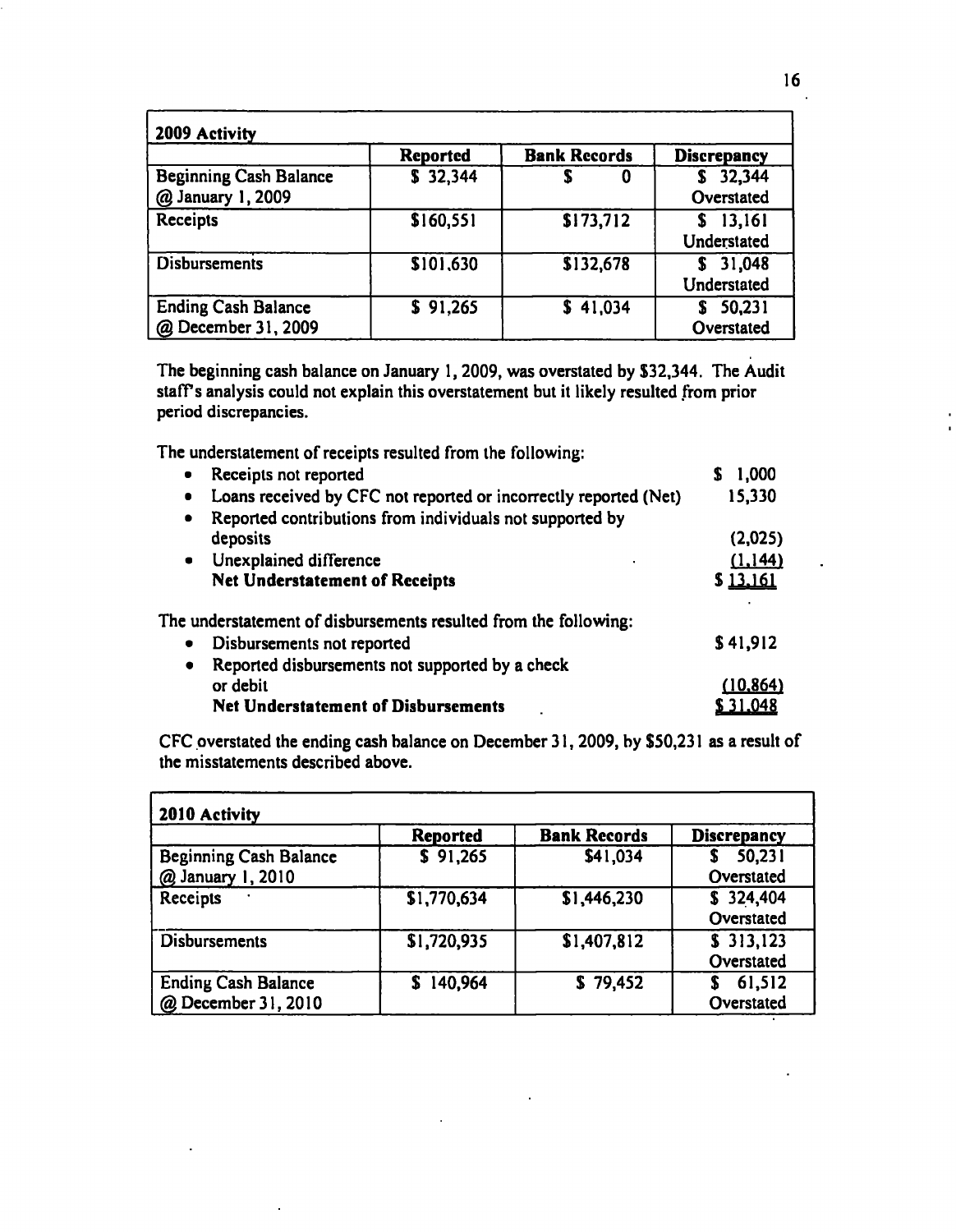The overstatement of receipts resulted from the following:

| Receipts not reported<br>$\bullet$                                    | \$1,676     |
|-----------------------------------------------------------------------|-------------|
| Return deposit items reported as loans<br>$\bullet$                   | (305,000)   |
| Loans received by CFC not reported<br>$\bullet$                       | 14,000      |
| Duplicate reporting of contributions<br>$\bullet$                     | (22, 121)   |
| Unexplained difference<br>$\bullet$                                   | (12,959)    |
| <b>Net Overstatement of Receipts</b>                                  | \$(324:404) |
| The overstatement of disbursements resulted from the following:       |             |
| Disbursements not reported<br>$\bullet$                               | \$36,250    |
| Return deposit items reported as loan repayments<br>$\bullet$         | (305,000)   |
| Reported disbursements not supported by a check or debit<br>$\bullet$ | (44, 369)   |
| Unexplained different<br>٠                                            |             |
|                                                                       |             |

Net Overstatement of Disbursements S (313.123)

As a result of the above discrepancies, CFC overstated the ending cash balance on December 31, 2010, by \$61,512.

## **B. Interim Audit Report & Audit Division Recommendation**

At the exit conference, the Audit staff provided Counsel with a list of discrepancies and report adjustments. Counsel acknowledged the adjustments. The Audit staff informed Counsel that it would recommend these adjustments in the Interim Audit Report.

The Interim Audit Report recommended that CFC amend its FEC filings to correct misstatements and amend its most recently filed report to correct its cash-on-hand balance.<sup>16</sup> The Audit staff also recommended that CFC reconcile the cash balance of its most recent report to identify any subsequent discrepancies that might affect its adjustments.

## **C. Committee Response to the Interim Audit Report**

In response to the Interim Audit Report, CFC did not file amended reports. Counsel stated that, in order to avoid multiple filings of reports, CFC would comply with all the recommendations once the Commission had finalized the audit.

## **D. Draft Final Audit Report**

The Draft Final Audit Report acknowledged CFC's response, that it would comply with all the recommendations once the Commission had finalized the audit.

## **E. Committee Response to the Draft Final Audit Report**

Although, CFC requested a hearing on other matters in this report, no additional comments were provided relating to this matter.

# **F. Audit Hearing**

This finding was not addressed at the audit hearing.

**<sup>&</sup>quot; Some of the adjustments changed based on subsequent information received from CFC and the Audit staffs determination of the proper handling of these misstatements. CFC was subsequently notified of these adjustments and informed that the changes would be incorporated in the Draft Final Audit Report.**